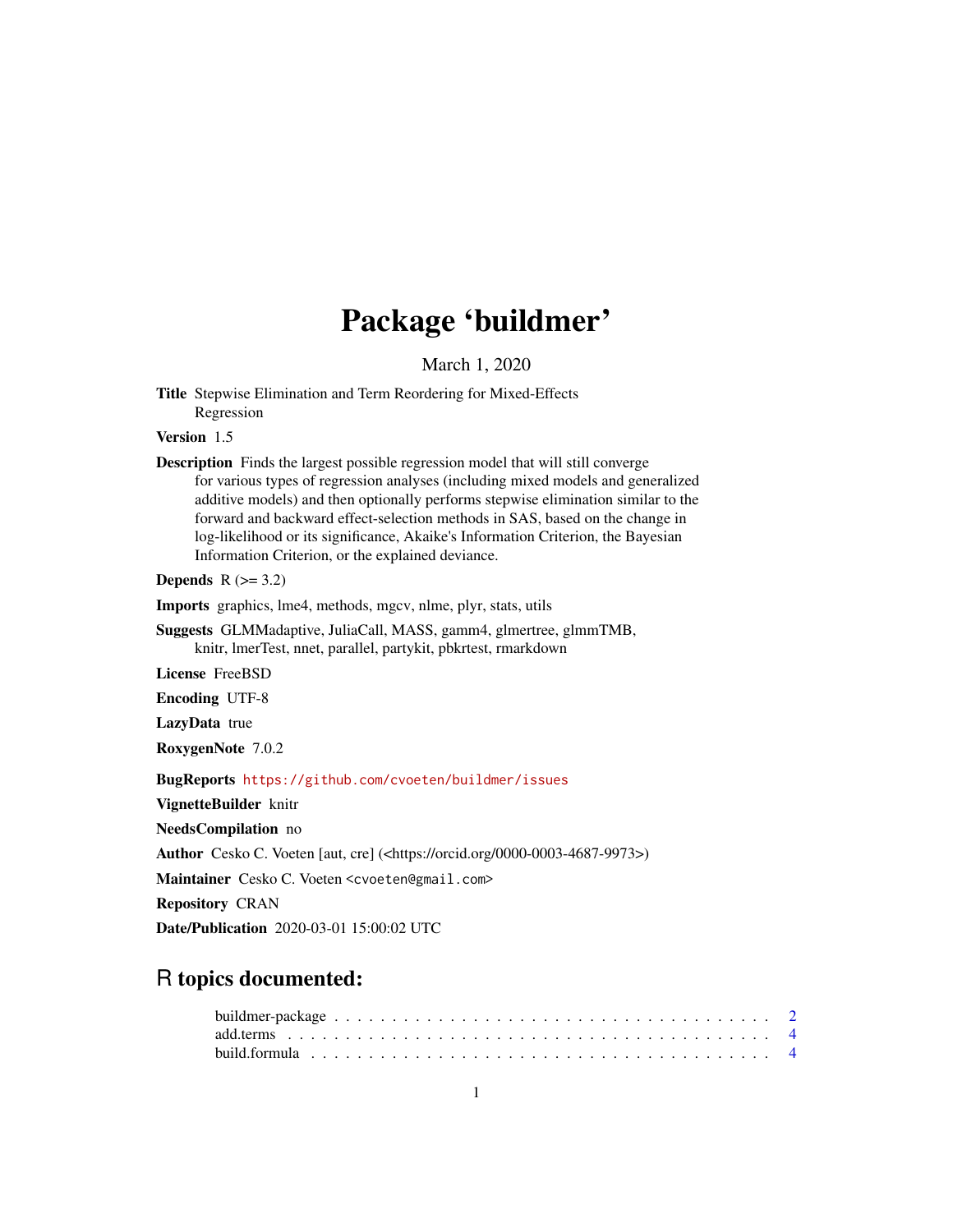<span id="page-1-0"></span>

|       | <b>buildbam</b> | 5   |
|-------|-----------------|-----|
|       |                 | 6   |
|       |                 | - 8 |
|       |                 |     |
|       |                 | -11 |
|       |                 | -12 |
|       |                 |     |
|       |                 |     |
|       |                 |     |
|       |                 | -17 |
|       |                 |     |
|       |                 | 20  |
|       |                 | 20  |
|       |                 |     |
|       |                 |     |
|       |                 | 24  |
|       |                 | 24  |
|       |                 |     |
|       |                 | 25  |
|       |                 |     |
|       |                 |     |
| Index |                 | 28  |

<span id="page-1-1"></span>buildmer-package *Construct and fit as complete a model as possible and perform stepwise elimination*

#### Description

The buildmer package consists of a number of functions, each designed to fit specific types of models (e.g. [buildmer](#page-17-1) for mixed-effects regression, [buildgam](#page-7-1) for generalized additive models, [buildmertree](#page-19-1) for mixed-effects-regression trees, and so forth). The common parameters shared by all (or most of) these functions are documented here. If you are looking for a more general description of what the various build... functions do, see under 'Details'. For function-specific details, see the documentation for each individual function.

#### Arguments

| formula | The model formula for the maximal model you would like to fit. Alternatively,<br>a buildmer term list as obtained from tabulate. formula. In the latter formula-<br>tion, you also need to specify a dep='' argument specifying the dependent<br>variable to go along with the term list. See tabulate, formula for an example<br>of where this is useful |
|---------|-----------------------------------------------------------------------------------------------------------------------------------------------------------------------------------------------------------------------------------------------------------------------------------------------------------------------------------------------------------|
| data    | The data to fit the model(s) to                                                                                                                                                                                                                                                                                                                           |
| family  | The error distribution to use                                                                                                                                                                                                                                                                                                                             |
|         |                                                                                                                                                                                                                                                                                                                                                           |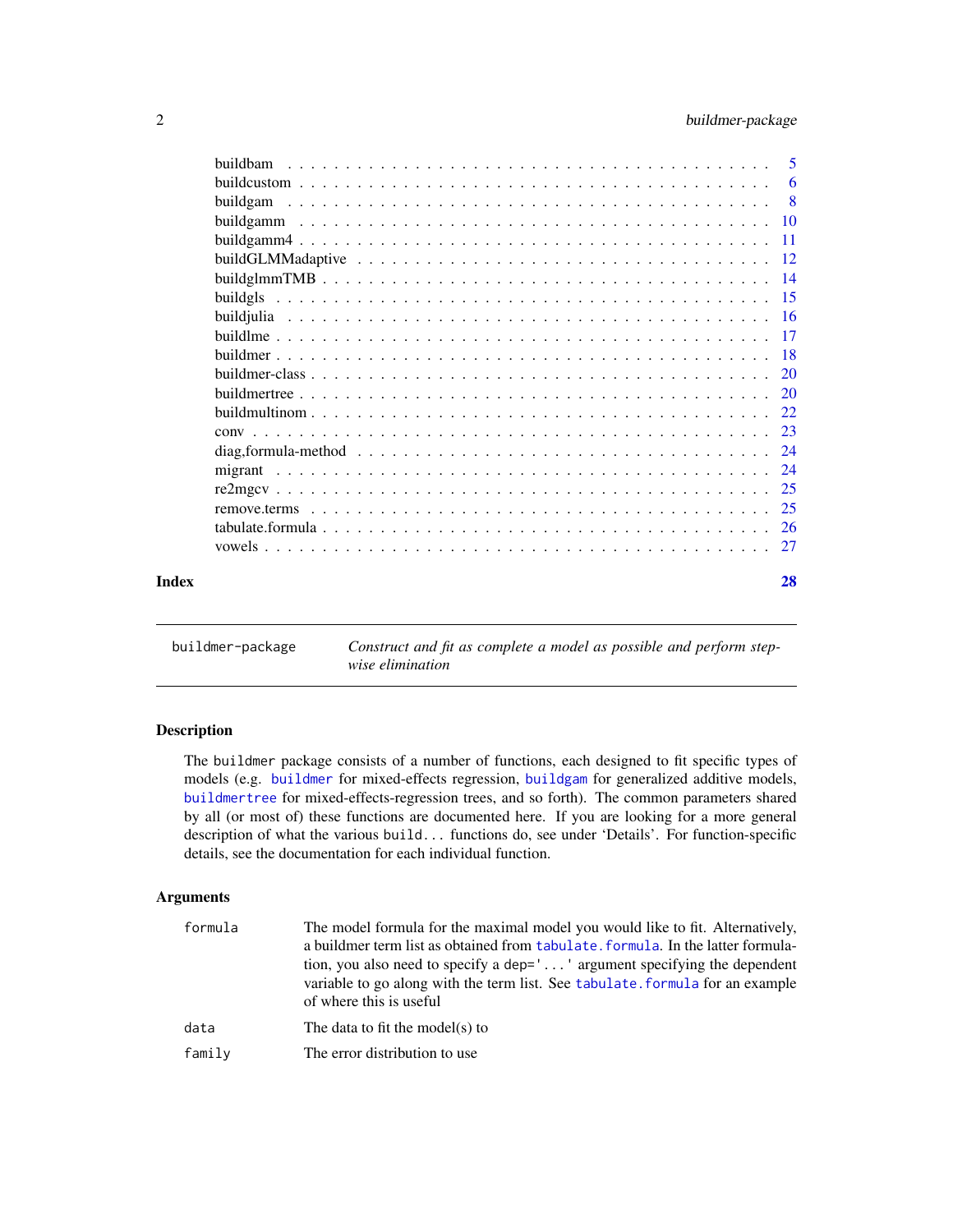#### buildmer-package 3

| cl           | An optional cluster object as returned by function makeCluster from package<br>parallel to use for parallelizing the evaluation of terms. Note that, if and<br>only if using the c1 functionality, the data and other arguments will be searched<br>for in the global environment only, so you should manually set up the cluster's<br>environments using clusterExport() if necessary. In addition, some buildmer-<br>internal objects will be exported to the cluster nodes. These will be cleaned up<br>afterwards, but any already-present objects with the same name (e.g. 'p' will be<br>overwritten) |
|--------------|-------------------------------------------------------------------------------------------------------------------------------------------------------------------------------------------------------------------------------------------------------------------------------------------------------------------------------------------------------------------------------------------------------------------------------------------------------------------------------------------------------------------------------------------------------------------------------------------------------------|
| direction    | Character string or vector indicating the direction for stepwise elimination; pos-<br>sible options are 'order' (order terms by their contribution to the model),<br>'backward' (backward elimination), 'forward' (forward elimination, implies<br>order). The default is the combination c('order', 'backward'), to first make<br>sure that the model converges and to then perform backward elimination; other<br>such combinations are perfectly allowed                                                                                                                                                 |
| crit         | Character string or vector determining the criterion used to test terms for elim-<br>ination. Possible options are 'LRT' (likelihood-ratio test based on chi-square<br>mixtures per Stram & Lee 1994 for random effects; this is the default), 'LL'<br>(use the raw -2 log likelihood), 'AIC' (Akaike Information Criterion), 'BIC'<br>(Bayesian Information Criterion), and 'deviance' (explained deviance - note<br>that this is not a formal test)                                                                                                                                                       |
| include      | A one-sided formula or character vector of terms that will be kept in the model at<br>all times. These do not need to be specified separately in the formula argument.<br>Useful for e.g. passing correlation structures in g1mmTMB models                                                                                                                                                                                                                                                                                                                                                                  |
| calc.anova   | Logical indicating whether to also calculate the ANOVA table for the final model<br>after term elimination                                                                                                                                                                                                                                                                                                                                                                                                                                                                                                  |
| calc.summary | Logical indicating whether to also calculate the summary table for the final<br>model after term elimination                                                                                                                                                                                                                                                                                                                                                                                                                                                                                                |

#### Details

With the default options, all buildmer functions will do two things:

- 1. Determine the order of the effects in your model, based on their importance as measured by the likelihood-ratio test statistic. This identifies the 'maximal model', which is the model containing either all effects specified by the user, or subset of those effects that still allow the model to converge, ordered such that the most information-rich effects have made it in.
- 2. Perform backward stepwise elimination based on the significance of the change in log-likelihood.

The final model is returned in the model slot of the returned buildmer object. All functions in the buildmer package are aware of the distinction between (f)REML and ML, and know to divide chi-square *p*-values by 2 when comparing models differing only in random effects (see Pinheiro & Bates 2000). The steps executed above can be changed using the direction argument, allowing for arbitrary chains of, for instance, forward-backward-forward stepwise elimination (although using more than one elimination method on the same data is not recommended). The criterion for determining the importance of terms in the ordering stage and the elimination of terms in the elimination stage can also be changed, using the crit argument.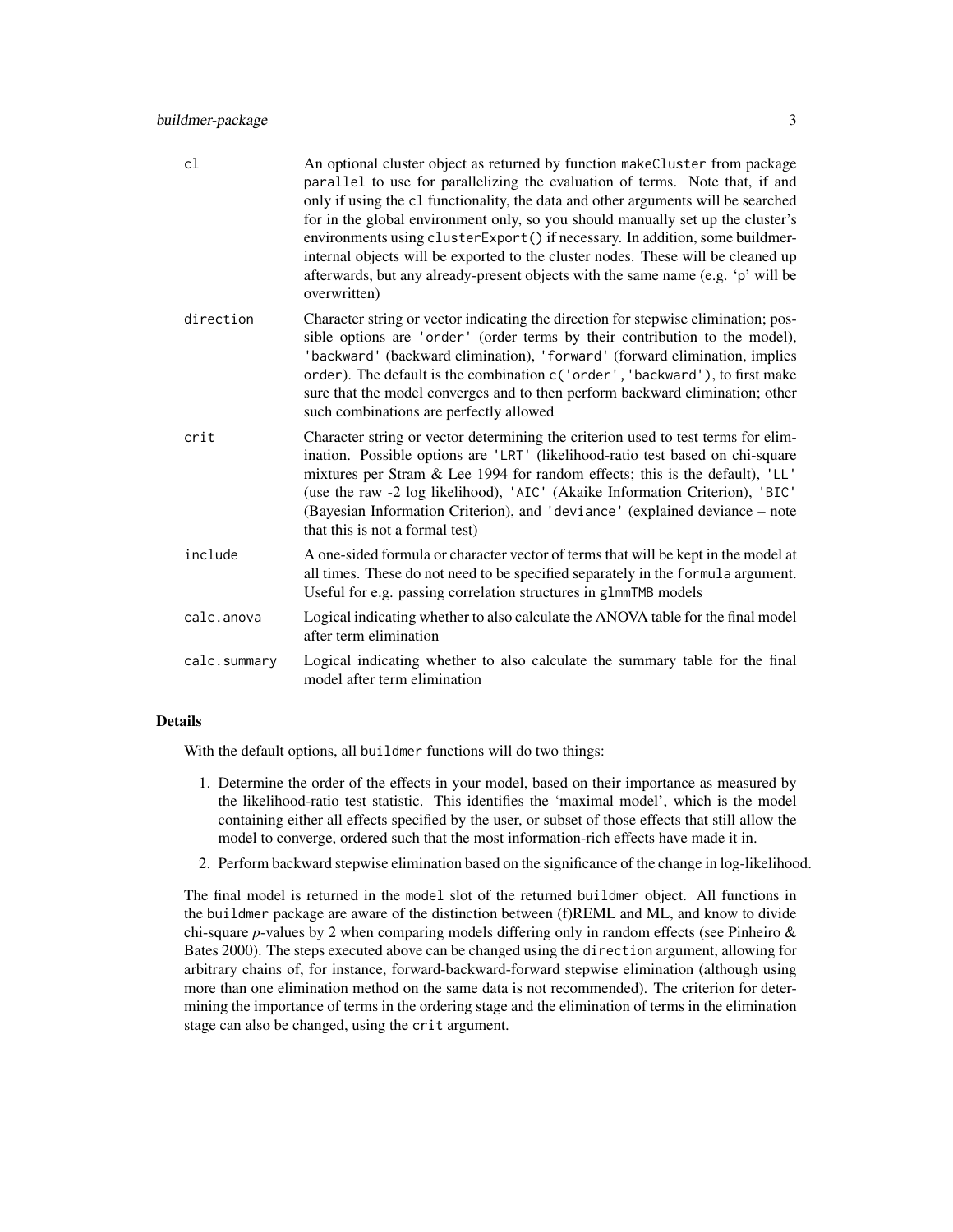<span id="page-3-0"></span>

#### Description

Add terms to a formula

#### Usage

add.terms(formula, add)

#### Arguments

| formula | The formula to add terms to.                                                                                                                                                                                                                                                                                                                                                                |
|---------|---------------------------------------------------------------------------------------------------------------------------------------------------------------------------------------------------------------------------------------------------------------------------------------------------------------------------------------------------------------------------------------------|
| add     | A vector of terms to add. To add terms nested in random-effect groups, use<br>'(termigroup)' syntax if you want to add an independent random effect (e.g.<br>$'(older term group) + (term group)$ , or use 'term $ group$ ' syntax if you want to<br>add a dependent random effect to a pre-existing term group (if no such group<br>exists, it will be created at the end of the formula). |

#### Value

The updated formula.

#### Examples

```
library(buildmer)
form <- Reaction ~ Days + (1|Subject)
add.terms(form,'Days|Subject')
add.terms(form,'(0+Days|Subject)')
add.terms(form,c('many','more|terms','to|terms','(be|added)','to|test'))
```

| build.formula | Convert a buildmer term list into a proper model formula |  |  |  |
|---------------|----------------------------------------------------------|--|--|--|
|---------------|----------------------------------------------------------|--|--|--|

#### Description

Convert a buildmer term list into a proper model formula

#### Usage

```
build.formula(dep, terms, env = parent.frame())
```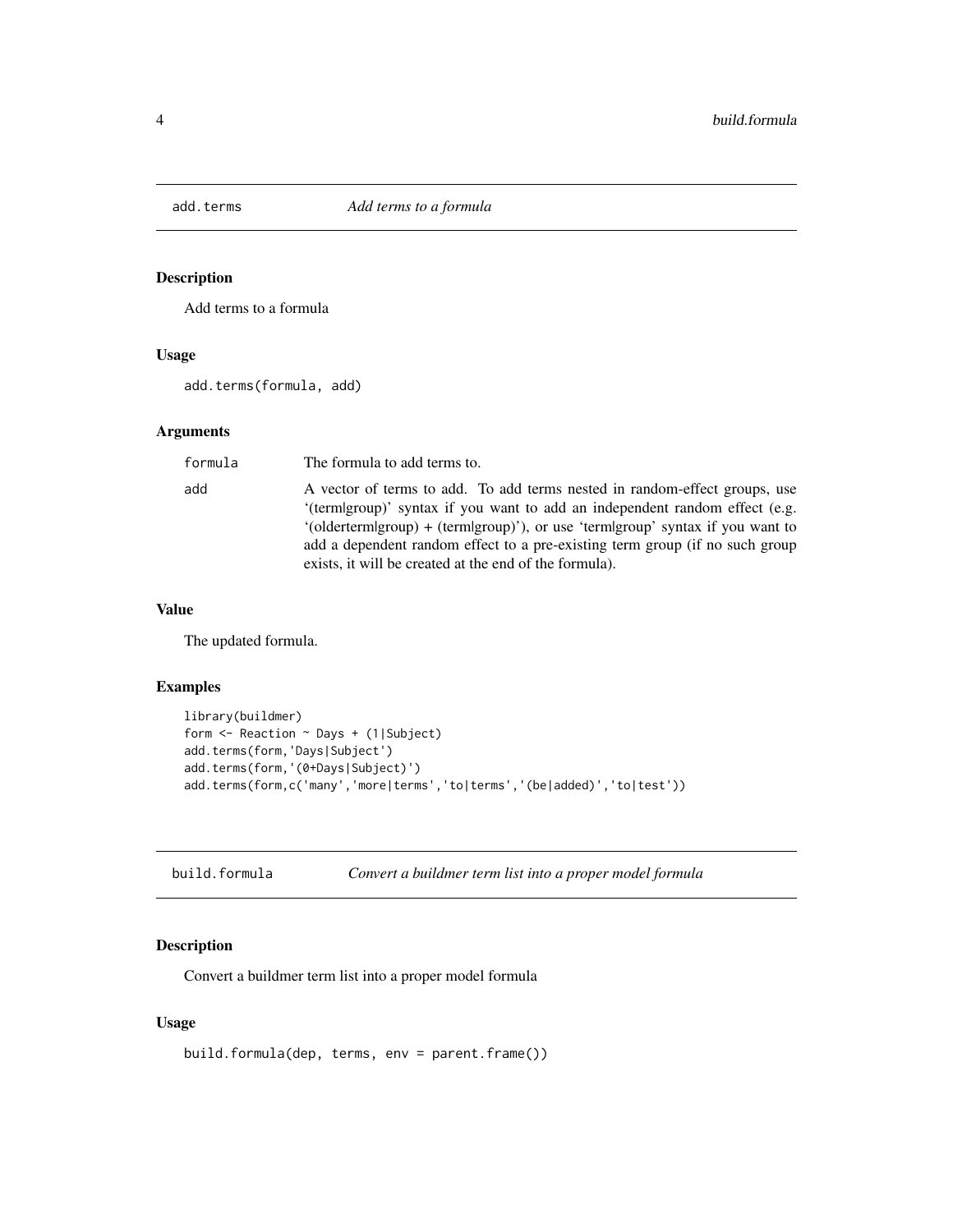#### <span id="page-4-0"></span>buildbam 55 to 1999 and 1999 and 1999 and 1999 and 1999 and 1999 and 1999 and 1999 and 1999 and 1999 and 1999

#### Arguments

| dep   | The dependent variable.                   |
|-------|-------------------------------------------|
| terms | The term list.                            |
| env   | The environment of the formula to return. |

#### Value

A formula.

#### Examples

```
library(buildmer)
form1 <- Reaction ~ Days + (Days|Subject)
terms <- tabulate.formula(form1)
form2 <- build.formula(dep='Reaction',terms)
# check that the two formulas give the same results
library(lme4)
check <- function (f) resid(lmer(f,sleepstudy))
all.equal(check(form1),check(form2))
```

| buildbam | Use buildmer to fit big generalized additive models using bam from |
|----------|--------------------------------------------------------------------|
|          | <i>package</i> mgcv                                                |

#### Description

Use buildmer to fit big generalized additive models using bam from package mgcv

#### Usage

```
buildbam(
  formula,
  data = NULL,
  family = gaussian(),
  cl = NULL,direction = c("order", "backward"),
  crit = "LRT",include = NULL,
  calc.anova = FALSE,
 calc.summary = TRUE,
  ...
)
```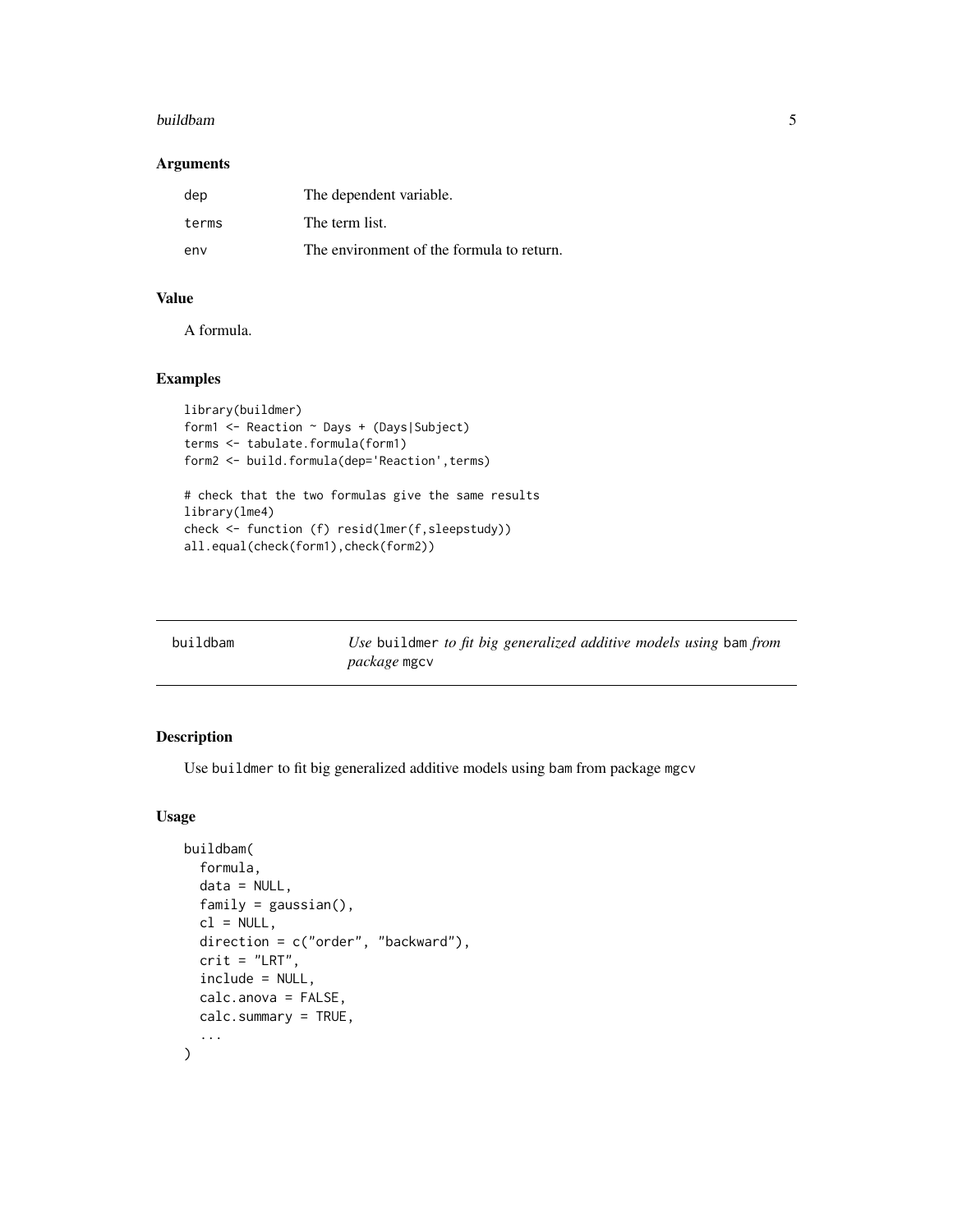#### <span id="page-5-0"></span>Arguments

| formula      | See the general documentation under buildmer-package |
|--------------|------------------------------------------------------|
| data         | See the general documentation under buildmer-package |
| family       | See the general documentation under buildmer-package |
| c1           | See the general documentation under buildmer-package |
| direction    | See the general documentation under buildmer-package |
| crit         | See the general documentation under buildmer-package |
| include      | See the general documentation under buildmer-package |
| calc.anova   | See the general documentation under buildmer-package |
| calc.summary | See the general documentation under buildmer-package |
| .            | Additional options to be passed to bam               |

#### Details

To work around an issue in bam(), you must make sure that your data do not contain a variable named 'intercept'.

lme4 random effects are supported: they will be automatically converted using [re2mgcv](#page-24-1).

As bam uses PQL, only crit='deviance' is supported for non-Gaussian errors.

#### See Also

[buildmer-package](#page-1-1)

#### Examples

```
library(buildmer)
model <- buildbam(f1 ~ s(timepoint,by=following) + s(participant,by=following,bs='re') +
       s(participant,timepoint,by=following,bs='fs'),data=vowels)
```

| buildcustom | Use buildmer to perform stepwise elimination using a custom fitting |
|-------------|---------------------------------------------------------------------|
|             | function                                                            |

#### Description

Use buildmer to perform stepwise elimination using a custom fitting function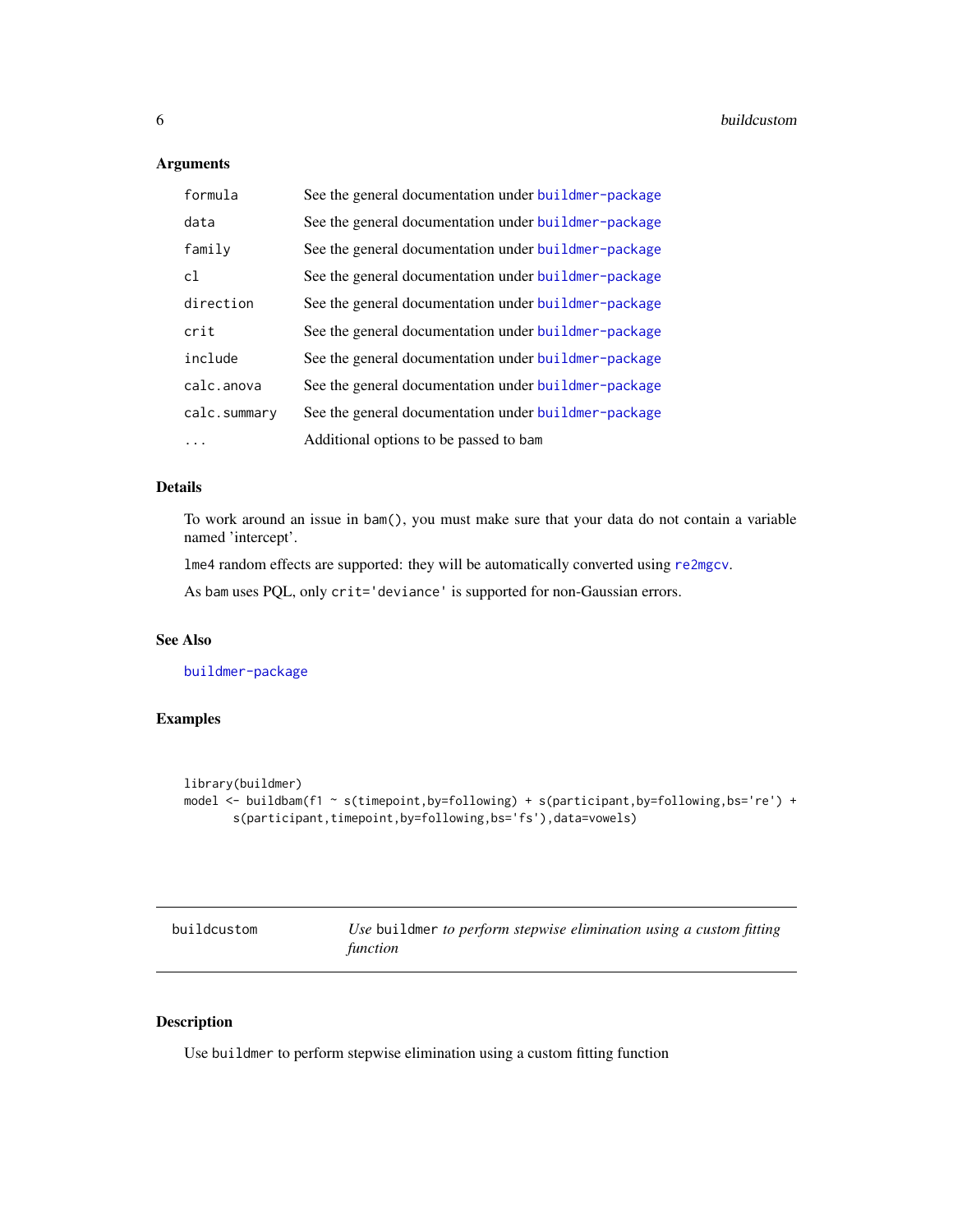#### buildcustom 7

#### Usage

```
buildcustom(
 formula,
 data = NULL,
 cl = NULL,direction = c("order", "backward"),
 crit = function(p, ref, alt) stop("'crit' not specified"),
  include = NULL,
  fit = function(p, formula) stop("'fit' not specified"),
 elim = function(x) stop("'elim' not specified"),
 REML = FALSE,
  ...
\mathcal{L}
```
#### Arguments

| formula     | See the general documentation under buildmer-package                                                                                                                                                                                                                                                                      |
|-------------|---------------------------------------------------------------------------------------------------------------------------------------------------------------------------------------------------------------------------------------------------------------------------------------------------------------------------|
| data        | See the general documentation under buildmer-package                                                                                                                                                                                                                                                                      |
| cl          | See the general documentation under buildmer-package                                                                                                                                                                                                                                                                      |
| direction   | See the general documentation under buildmer-package                                                                                                                                                                                                                                                                      |
| crit        | See the general documentation under buildmer-package                                                                                                                                                                                                                                                                      |
| include     | See the general documentation under buildmer-package                                                                                                                                                                                                                                                                      |
| fit         | A function taking two arguments, of which the first is the buildmer parameter<br>list p and the second one is a formula. The function must return a single object,<br>which is treated as a model object fitted via the provided formula. The function<br>must return an error $('stop())$ if the model does not converge |
| elim        | A function taking one argument and returning a single value. The first argument<br>is the return value of the function passed in crit, and the returned value must<br>be a logical indicating if the small model must be selected (return TRUE) or the<br>large model (return FALSE)                                      |
| <b>REML</b> | A logical indicating if the fitting function distinguishes between fits differing in<br>fixed effects (for which p\$reml will be set to FALSE) and fits differing only in<br>the random part (for which p\$reml will be TRUE).                                                                                            |
|             | Additional options to be passed to the fitting function, such as perhaps a data<br>argument                                                                                                                                                                                                                               |

#### See Also

[buildmer-package](#page-1-1)

```
## Use \code{buildmer} to do stepwise linear discriminant analysis
library(buildmer)
migrant[,-1] <- scale(migrant[,-1])
flipfit <- function (p,formula) {
```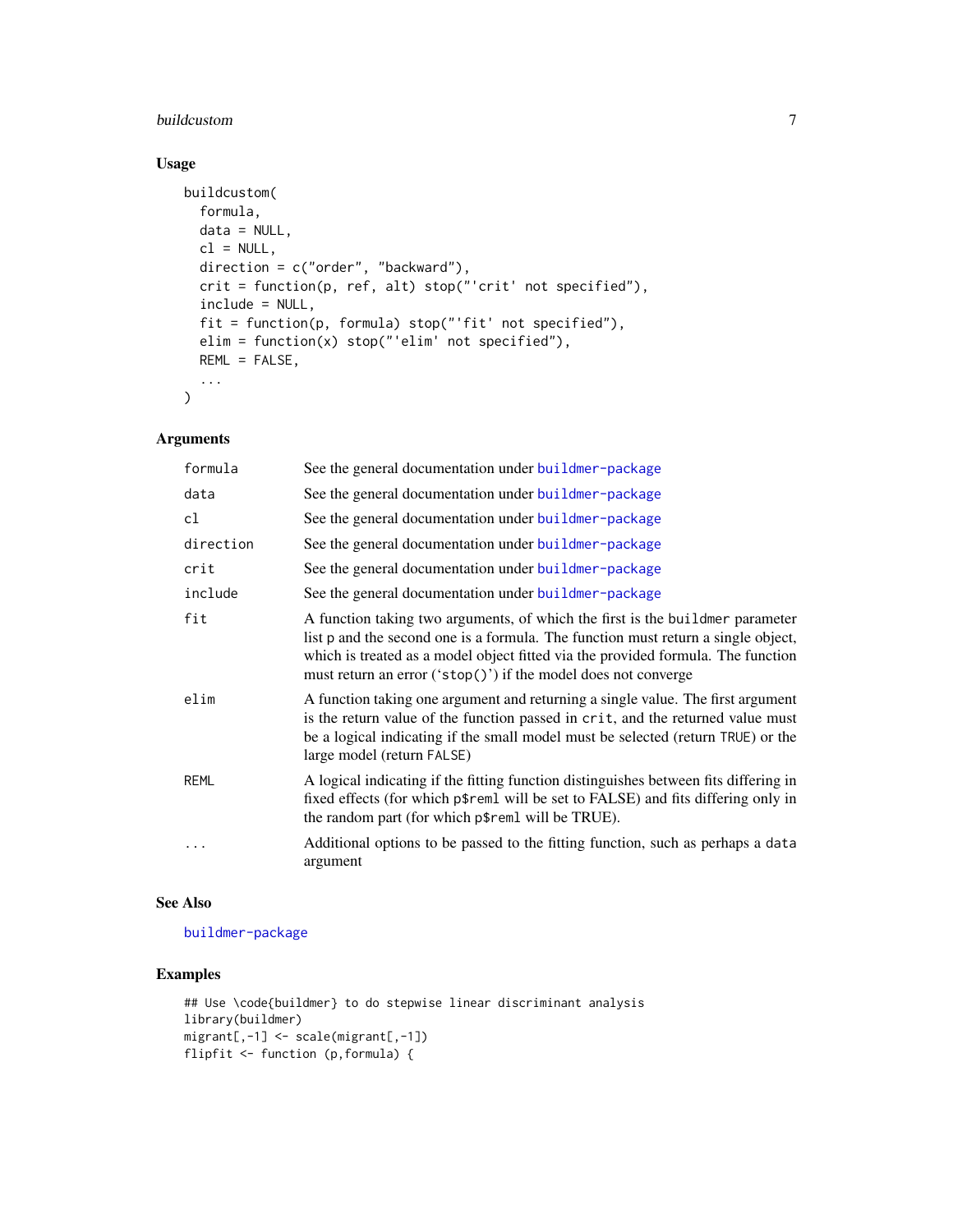```
# The predictors must be entered as dependent variables in a MANOVA
    # (i.e. the predictors must be flipped with the dependent variable)
   Y <- model.matrix(formula,migrant)
   m <- lm(Y ~ 0+migrant$changed)
    # the model may error out when asking for the MANOVA
    test <- try(anova(m))
   if (inherits(test,'try-error')) test else m
}
crit.F \le function (p,a,b) { # use whole-model F
   pvals <- anova(b)$'Pr(>F)' # not valid for backward!
   pvals[length(pvals)-1]
}
crit.Wilks <- function (p,a,b) {
  if (is.null(a)) return(crit.F(p,a,b)) #not completely correct, but close as F approximates X2
   Lambda <- anova(b,test='Wilks')$Wilks[1]
   p <- length(coef(b))
   n \leq -1m <- nrow(migrant)
   Bartlett <- ((p-n+1)/2-m)*log(Lambda)
   pchisq(Bartlett,n*p,lower.tail=FALSE)
}
# First, order the terms based on Wilks' Lambda
model <- buildcustom(changed ~ friends.nl+friends.be+multilingual+standard+hearing+reading+
    attention+sleep+gender+handedness+diglossic+age+years,direction='order',fit=flipfit,
       crit=crit.Wilks)
# Now, use the six most important terms (arbitrary choice) in the LDA
if (require('MASS')) model <- lda(changed ~ diglossic + age + reading + friends.be + years +
       multilingual,data=migrant)
```
<span id="page-7-1"></span>buildgam *Use* buildmer *to fit generalized additive models using* gam *from package* mgcv

#### Description

Use buildmer to fit generalized additive models using gam from package mgcv

#### Usage

```
buildgam(
  formula,
  data = NULL,family = gaussian(),
  quickstart = 0,
  cl = NULL,direction = c("order", "backward"),
  crit = "LRT",include = NULL,
```
<span id="page-7-0"></span>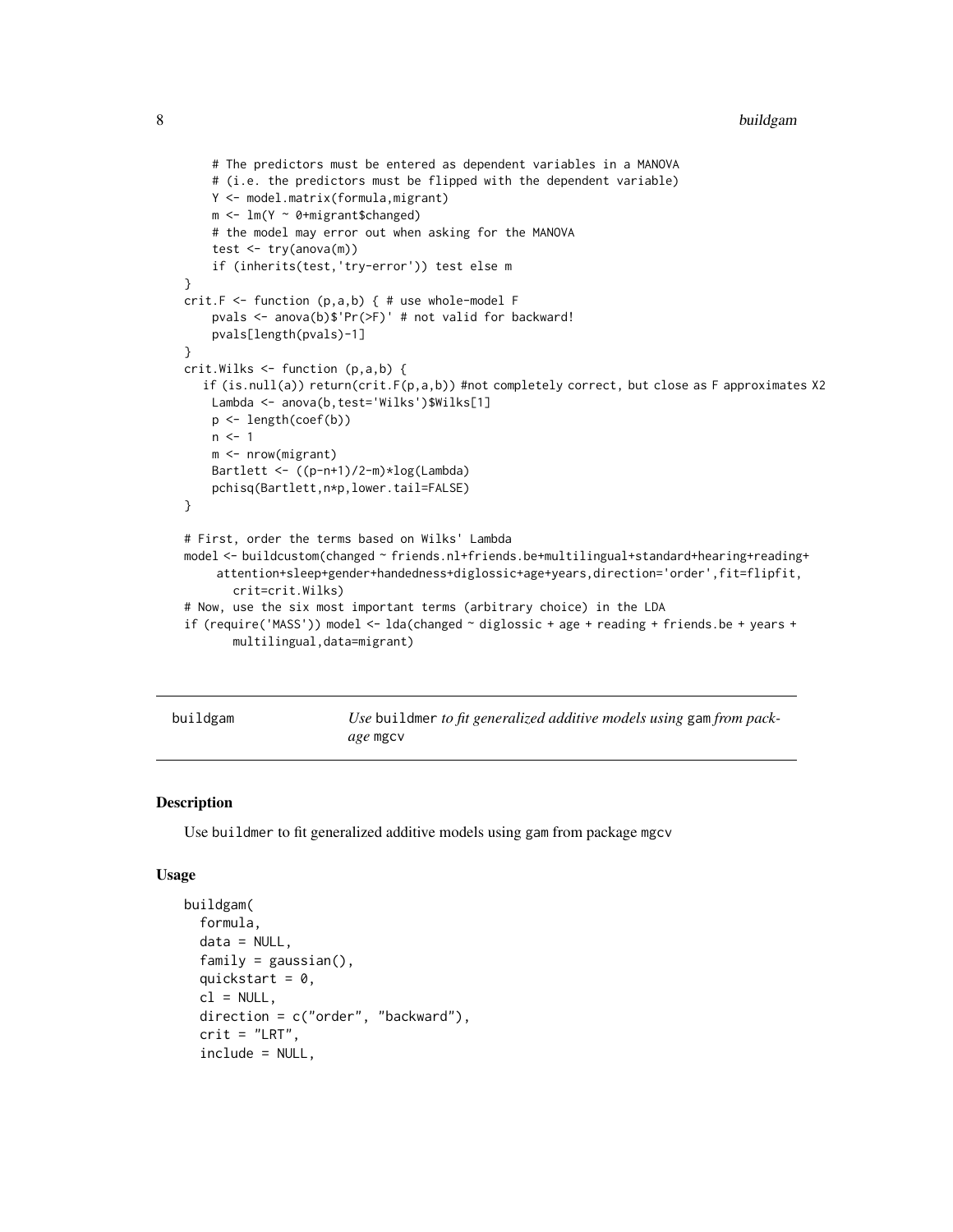#### <span id="page-8-0"></span>buildgam 9

```
calc.anova = FALSE,
calc.summary = TRUE,
...
```
#### Arguments

 $\lambda$ 

| formula      | See the general documentation under buildmer-package                                                                                                                                                                                                                                                                                                                                                                                                                                                                                                                          |
|--------------|-------------------------------------------------------------------------------------------------------------------------------------------------------------------------------------------------------------------------------------------------------------------------------------------------------------------------------------------------------------------------------------------------------------------------------------------------------------------------------------------------------------------------------------------------------------------------------|
| data         | See the general documentation under buildmer-package                                                                                                                                                                                                                                                                                                                                                                                                                                                                                                                          |
| family       | See the general documentation under buildmer-package                                                                                                                                                                                                                                                                                                                                                                                                                                                                                                                          |
| quickstart   | A numeric with values 0 to 5. If set to 1, will use bam to obtain starting values<br>for gam's outer iteration, potentially resulting in a much faster fit for each model.<br>If set to 2, will disregard ML/REML and always use bam's fREML. 3 also sets<br>discrete=TRUE. Values between 3 and 4 fit the quickstart model to a subset of<br>that value (e.g., quickstart=3.1 fits the quickstart model to $10\%$ of the data,<br>which is also the default if quickstart=3. Values between 4 and 5 do the same,<br>but also set a very sloppy convergence tolerance of 0.2. |
| cl           | See the general documentation under buildmer-package                                                                                                                                                                                                                                                                                                                                                                                                                                                                                                                          |
| direction    | See the general documentation under buildmer-package                                                                                                                                                                                                                                                                                                                                                                                                                                                                                                                          |
| crit         | See the general documentation under buildmer-package                                                                                                                                                                                                                                                                                                                                                                                                                                                                                                                          |
| include      | See the general documentation under buildmer-package                                                                                                                                                                                                                                                                                                                                                                                                                                                                                                                          |
| calc.anova   | See the general documentation under buildmer-package                                                                                                                                                                                                                                                                                                                                                                                                                                                                                                                          |
| calc.summary | See the general documentation under buildmer-package                                                                                                                                                                                                                                                                                                                                                                                                                                                                                                                          |
| $\cdots$     | Additional options to be passed to gam                                                                                                                                                                                                                                                                                                                                                                                                                                                                                                                                        |

#### Details

To work around an issue in gam(), you must make sure that your data do not contain a variable named 'intercept'.

lme4 random effects are supported: they will be automatically converted using [re2mgcv](#page-24-1).

If gam's optimizer argument is not set to use outer iteration, gam fits using PQL. In this scenario, only crit='deviance' is supported.

General families implemented in mgcv are supported, provided that they use normal formulas. Currently, this is only true of the cox.ph family. Because this family can only be fitted using REML, buildgam automatically sets gam's select argument to TRUE and prevents removal of parametric terms.

The quickstart function is experimental. If you desire more control (e.g.\ discrete=FALSE but use.chol=TRUE), additional options can be provided as extra arguments and will be passed on to bam as they are applicable. Note that quickstart needs to be larger than 0 to trigger the quickstart path at all.

If scaled-t errors are used (family=scat), the quickstart path will also provide initial values for the two theta parameters (corresponding to the degrees of freedom and the scale parameter), but only if your installation of package mgcv is at least at version 1.8-32.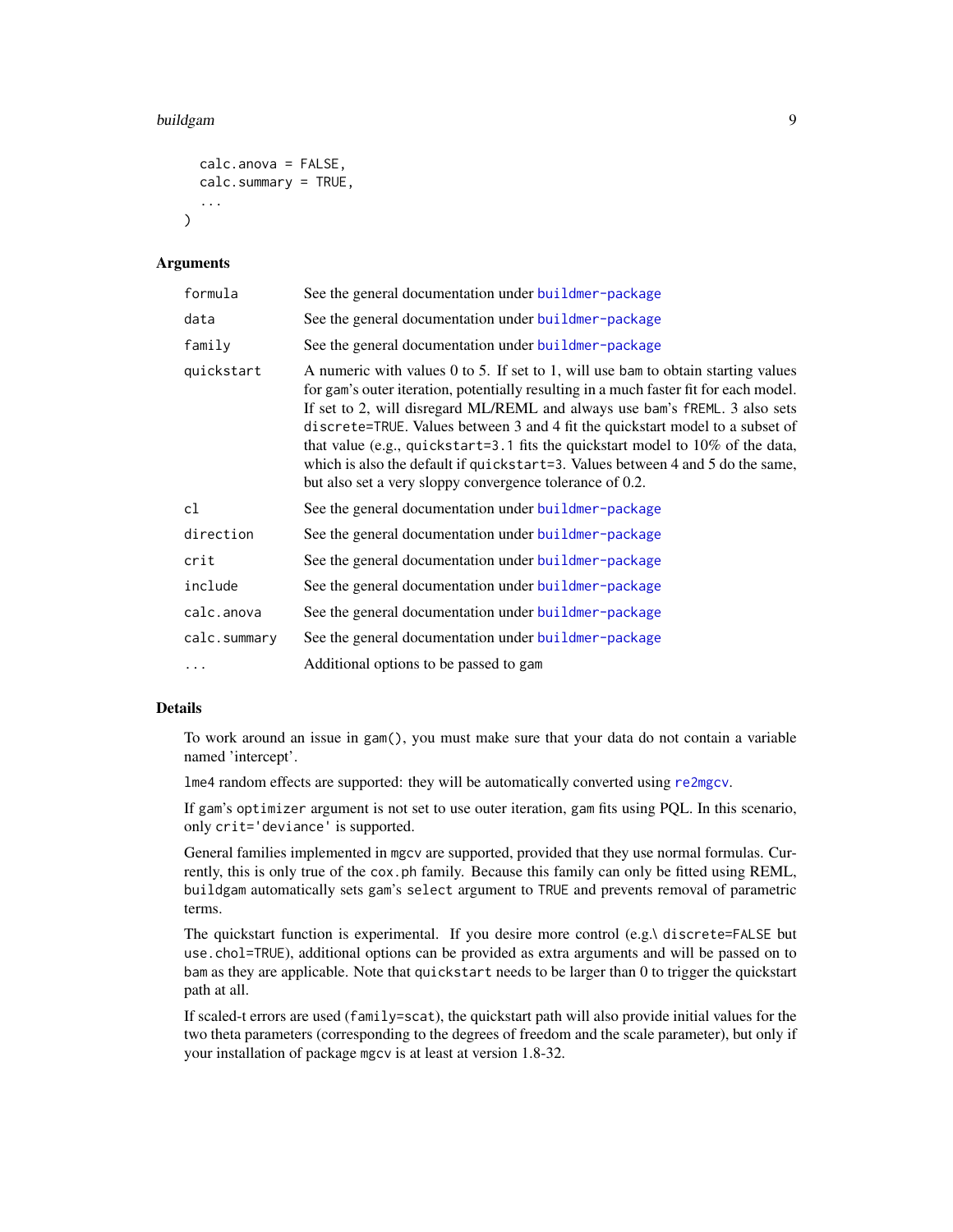#### See Also

[buildmer-package](#page-1-1)

#### Examples

```
library(buildmer)
model <- buildgam(f1 ~ s(timepoint,by=following) + s(participant,by=following,bs='re') +
       s(participant,timepoint,by=following,bs='fs'),data=vowels)
```

| buildgamm | Use buildmer to fit big generalized additive models using gamm from |
|-----------|---------------------------------------------------------------------|
|           | <i>package</i> mgcv                                                 |

#### Description

Use buildmer to fit big generalized additive models using gamm from package mgcv

#### Usage

```
buildgamm(
 formula,
  data = NULL,family = gaussian(),
 cl = NULL,direction = c("order", "backward"),
 crit = "LRT",include = NULL,
 calc.anova = FALSE,
 calc.summary = TRUE,
  ...
\mathcal{L}
```
#### Arguments

| formula      | See the general documentation under buildmer-package |
|--------------|------------------------------------------------------|
| data         | See the general documentation under buildmer-package |
| family       | See the general documentation under buildmer-package |
| c1           | See the general documentation under buildmer-package |
| direction    | See the general documentation under buildmer-package |
| crit         | See the general documentation under buildmer-package |
| include      | See the general documentation under buildmer-package |
| calc.anova   | See the general documentation under buildmer-package |
| calc.summary | See the general documentation under buildmer-package |
|              | Additional options to be passed to gamm              |

<span id="page-9-0"></span>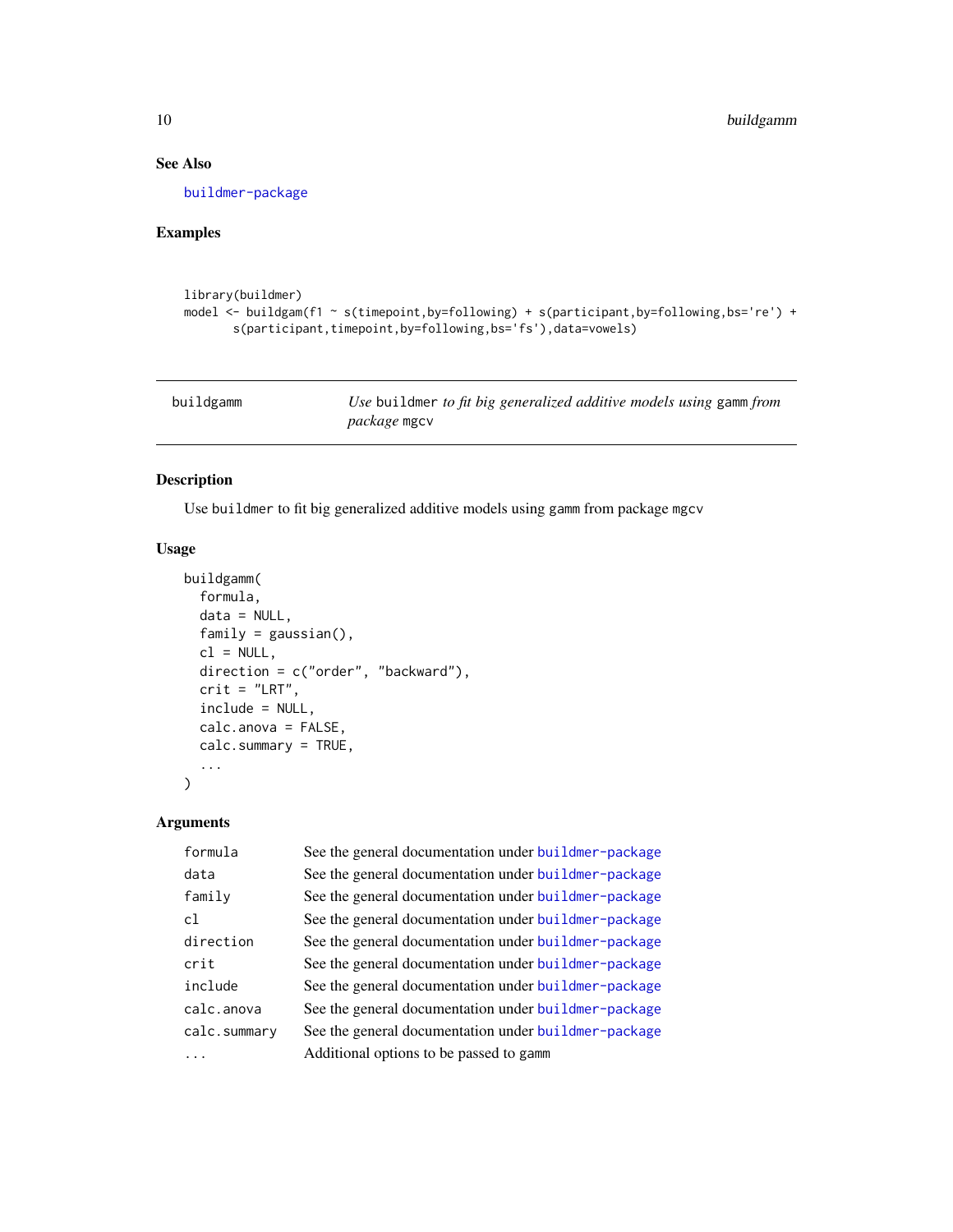#### <span id="page-10-0"></span>buildgamm4 11

#### Details

The fixed and random effects are to be passed as a single formula in lme4 format. This is internally split up into the appropriate fixed and random parts. Only a single grouping factor is allowed. The random-effect covariance matrix is always unstructured. If you want to use pdMat covariance structures, you must (a) *not* specify any lme4 random-effects term in the formula, and (b) specify your own custom random argument as part of the ... argument. Note that buildgamm will merely pass this through; no term reordering or stepwise elimination is done on a user-provided random argument.

#### See Also

[buildmer-package](#page-1-1)

#### Examples

```
library(buildmer)
model <- buildgamm(f1 ~ s(timepoint,by=following) + (following|participant) +
      s(participant,timepoint,by=following,bs='fs'),data=vowels)
```
buildgamm4 *Use* buildmer *to fit generalized additive models using package* gamm4

#### Description

Use buildmer to fit generalized additive models using package gamm4

#### Usage

```
buildgamm4(
  formula,
  data = NULL,
  family = gaussian(),
  cl = NULL,direction = c("order", "backward"),
 crit = "LRT",include = NULL,
  calc.anova = FALSE,
  calc.summary = TRUE,
 ddf = "Wald",
  ...
)
```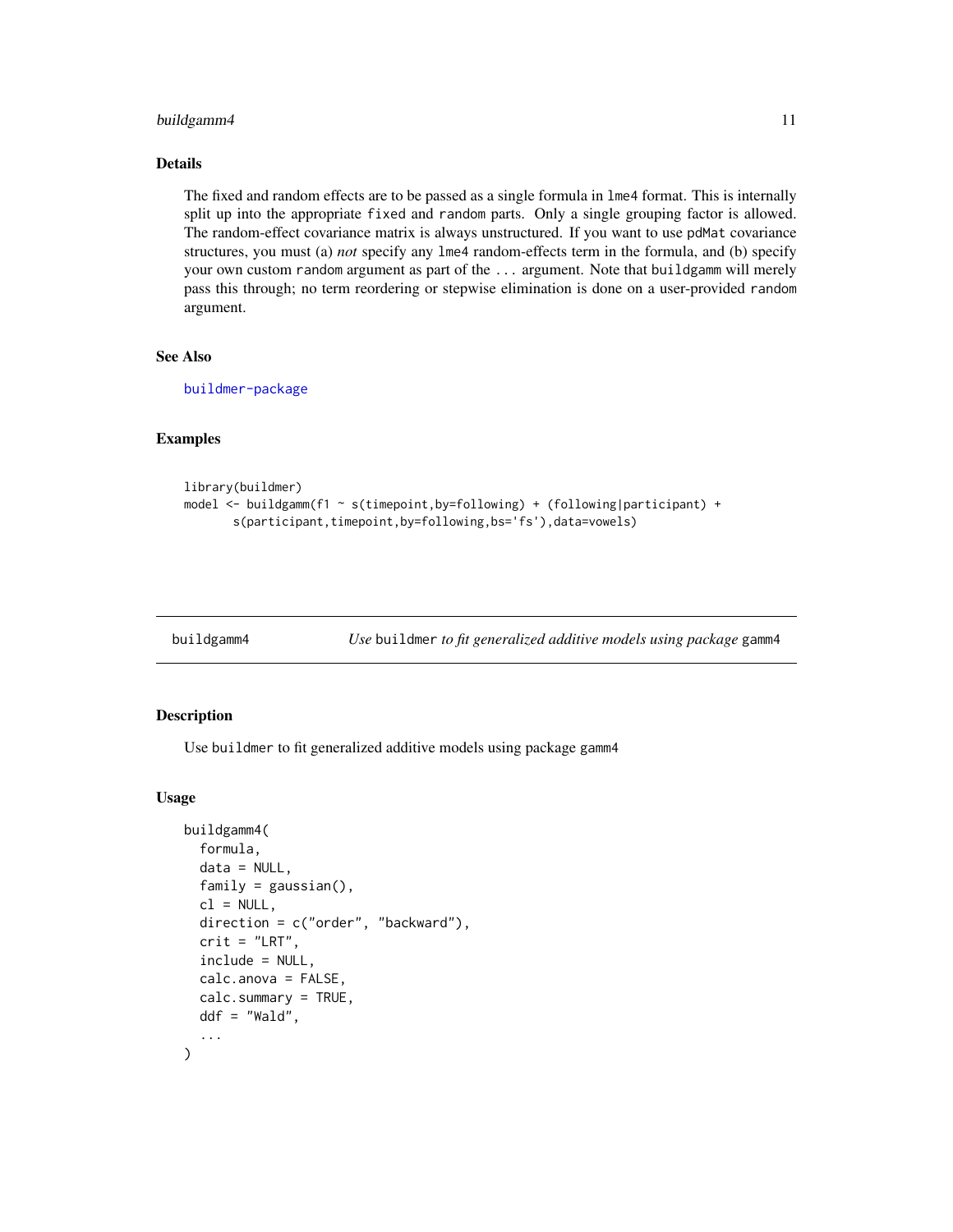#### <span id="page-11-0"></span>Arguments

| formula      | See the general documentation under buildmer-package                                                                                                                                                                                                                                                             |
|--------------|------------------------------------------------------------------------------------------------------------------------------------------------------------------------------------------------------------------------------------------------------------------------------------------------------------------|
| data         | See the general documentation under buildmer-package                                                                                                                                                                                                                                                             |
| family       | See the general documentation under buildmer-package                                                                                                                                                                                                                                                             |
| cl           | See the general documentation under buildmer-package                                                                                                                                                                                                                                                             |
| direction    | See the general documentation under buildmer-package                                                                                                                                                                                                                                                             |
| crit         | See the general documentation under buildmer-package                                                                                                                                                                                                                                                             |
| include      | See the general documentation under buildmer-package                                                                                                                                                                                                                                                             |
| calc.anova   | See the general documentation under buildmer-package                                                                                                                                                                                                                                                             |
| calc.summary | See the general documentation under buildmer-package                                                                                                                                                                                                                                                             |
| ddf          | The method used for calculating $p$ -values if all smooth terms were eliminated<br>and calc.anova=TRUE or calc.summary=TRUE. Options are 'Wald' (default),<br>'Satterthwaite' (if package lmerTest is available), 'Kenward-Roger' (if<br>packages lmerTest and pbkrtest are available), and 'lme4' (no p-values) |
|              | Additional options to be passed to gamm4                                                                                                                                                                                                                                                                         |

#### Details

The fixed and random effects are to be passed as a single formula in lme4 *format*. This is internally split up into the appropriate fixed and random parts.

#### See Also

[buildmer-package](#page-1-1)

#### Examples

```
library(buildmer)
if (requireNamespace('gamm4')) model <- buildgamm4(f1 ~ s(timepoint,by=following) +
       s(participant,timepoint,by=following,bs='fs'),data=vowels)
```

| buildGLMMadaptive |  |  | Use buildmer to fit generalized linear mixed models using |  |  |
|-------------------|--|--|-----------------------------------------------------------|--|--|
|                   |  |  | mixed_model from package GLMMadaptive                     |  |  |

#### Description

Use buildmer to fit generalized linear mixed models using mixed\_model from package GLMMadaptive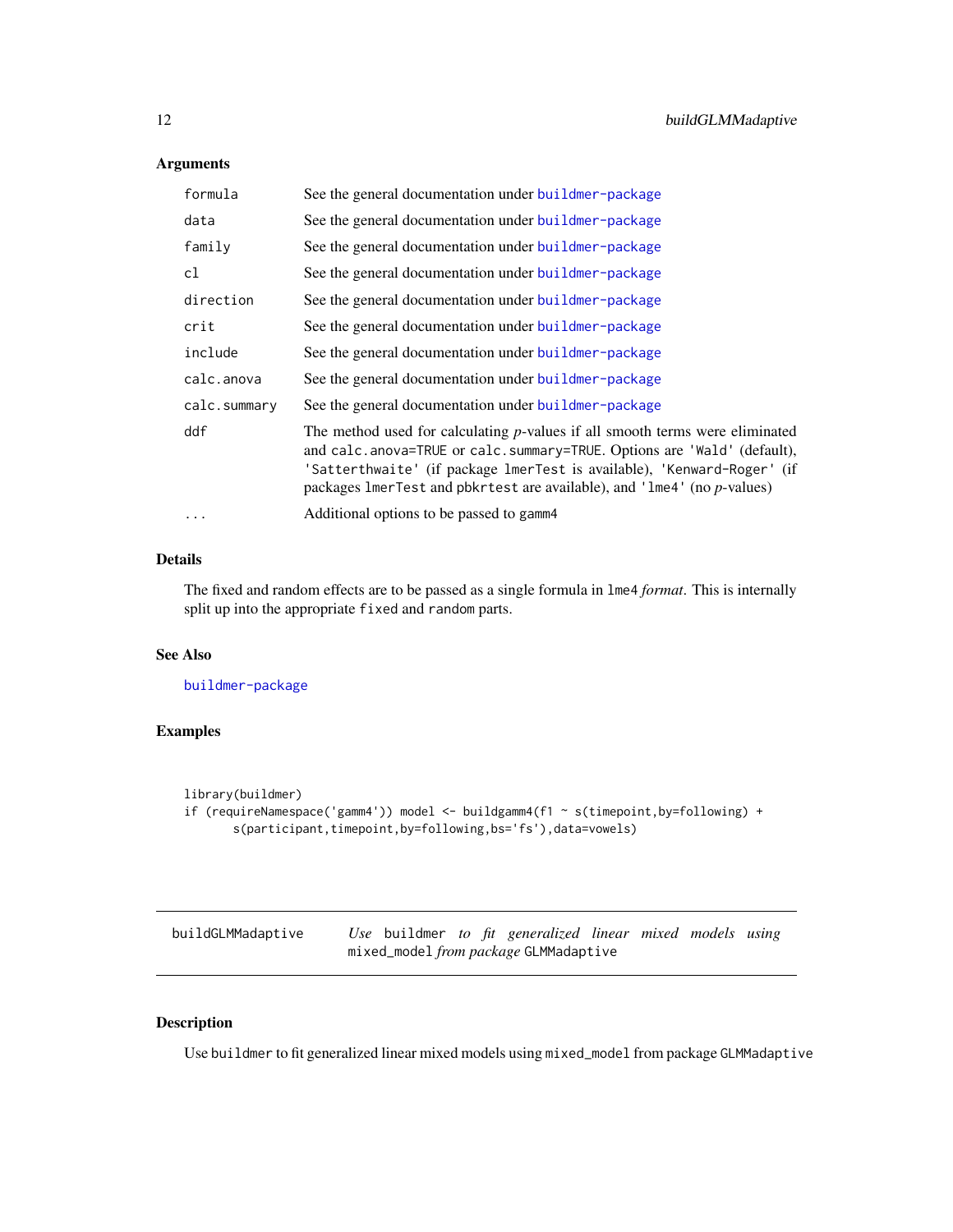#### buildGLMMadaptive 13

#### Usage

```
buildGLMMadaptive(
  formula,
 data = NULL,
 family,
 cl = NULL,direction = c("order", "backward"),
  crit = "LRT",include = NULL,
 calc.summary = TRUE,
  ...
\mathcal{L}
```
#### Arguments

| formula      | A formula specifying both fixed and random effects using lme4 syntax. (Unlike<br>mixed_model, buildGLMMadaptive does not use a separate random argument!) |
|--------------|-----------------------------------------------------------------------------------------------------------------------------------------------------------|
| data         | See the general documentation under buildmer-package                                                                                                      |
| family       | See the general documentation under buildmer-package                                                                                                      |
| c1           | See the general documentation under buildmer-package                                                                                                      |
| direction    | See the general documentation under buildmer-package                                                                                                      |
| crit         | See the general documentation under buildmer-package                                                                                                      |
| include      | See the general documentation under buildmer-package                                                                                                      |
| calc.summary | See the general documentation under buildmer-package                                                                                                      |
| .            | Additional options to be passed to mixed_model                                                                                                            |

#### Details

The fixed and random effects are to be passed as a single formula in lme4 *format*. This is internally split up into the appropriate fixed and random parts.

#### See Also

[buildmer-package](#page-1-1)

```
# nonsensical model given these data
if (requireNamespace('GLMMadaptive')) model <- buildGLMMadaptive(stress ~ vowel + (vowel|word),
      family=binomial,data=vowels,nAGQ=1)
```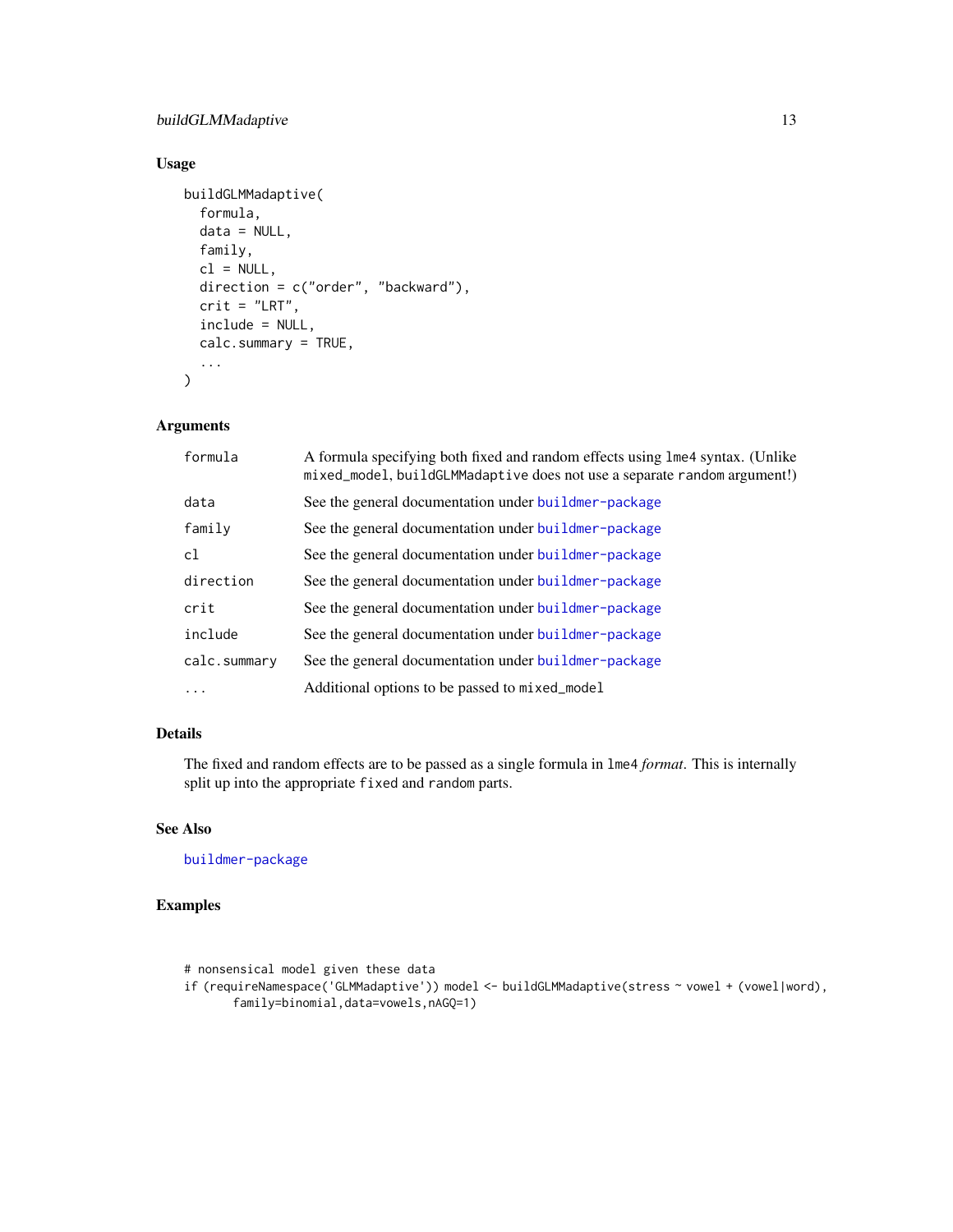<span id="page-13-0"></span>

#### Description

Use buildmer to perform stepwise elimination on glmmTMB models

#### Usage

```
buildglmmTMB(
  formula,
 data = NULL,
 family = gaussian(),
 cl = NULL,direction = c("order", "backward"),
  crit = "LRT",include = NULL,
 calc.summary = TRUE,
  ...
)
```
#### Arguments

| formula        | See the general documentation under buildmer-package |
|----------------|------------------------------------------------------|
| data           | See the general documentation under buildmer-package |
| family         | See the general documentation under buildmer-package |
| c <sub>1</sub> | See the general documentation under buildmer-package |
| direction      | See the general documentation under buildmer-package |
| crit           | See the general documentation under buildmer-package |
| include        | See the general documentation under buildmer-package |
| calc.summary   | See the general documentation under buildmer-package |
|                | Additional options to be passed to glmmTMB           |

#### See Also

[buildmer-package](#page-1-1)

```
library(buildmer)
model <- if (requireNamespace('glmmTMB')) buildglmmTMB(Reaction ~ Days + (Days|Subject)
       ,data=lme4::sleepstudy)
```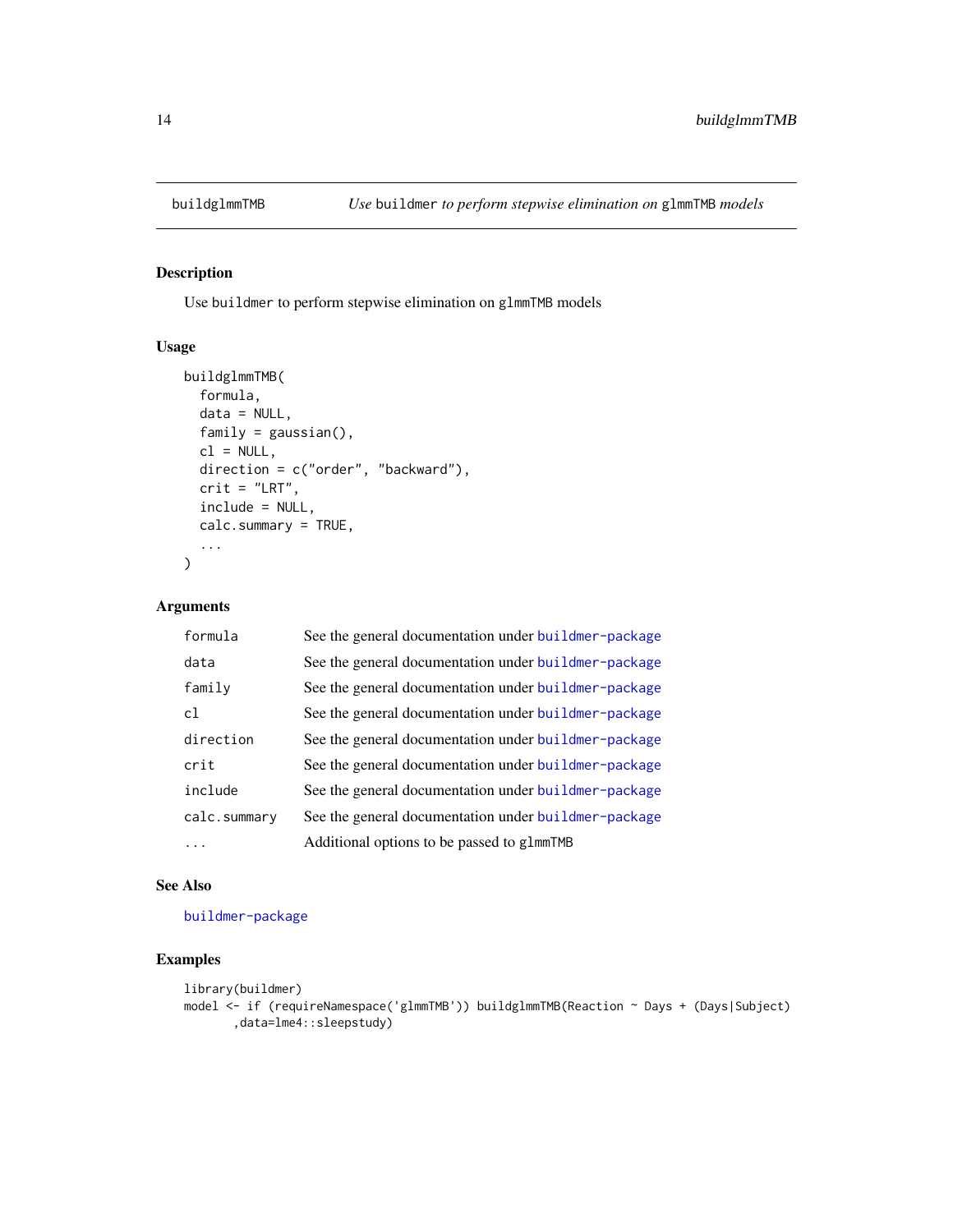<span id="page-14-0"></span>

#### Description

Use buildmer to fit generalized-least-squares models using gls from nlme

#### Usage

```
buildgls(
  formula,
  data = NULL,cl = NULL,direction = c("order", "backward"),
  crit = "LRT",include = NULL,
  calc.anova = FALSE,
  calc.summary = TRUE,
  ...
)
```
#### Arguments

| formula        | See the general documentation under buildmer-package |
|----------------|------------------------------------------------------|
| data           | See the general documentation under buildmer-package |
| c <sub>1</sub> | See the general documentation under buildmer-package |
| direction      | See the general documentation under buildmer-package |
| crit           | See the general documentation under buildmer-package |
| include        | See the general documentation under buildmer-package |
| calc.anova     | See the general documentation under buildmer-package |
| calc.summary   | See the general documentation under buildmer-package |
| .              | Additional options to be passed to gls               |

#### Details

A workaround is included to prevent an error when the model matrix is of less than full rank. The summary output of such a model will look a bit strange!

#### See Also

[buildmer-package](#page-1-1)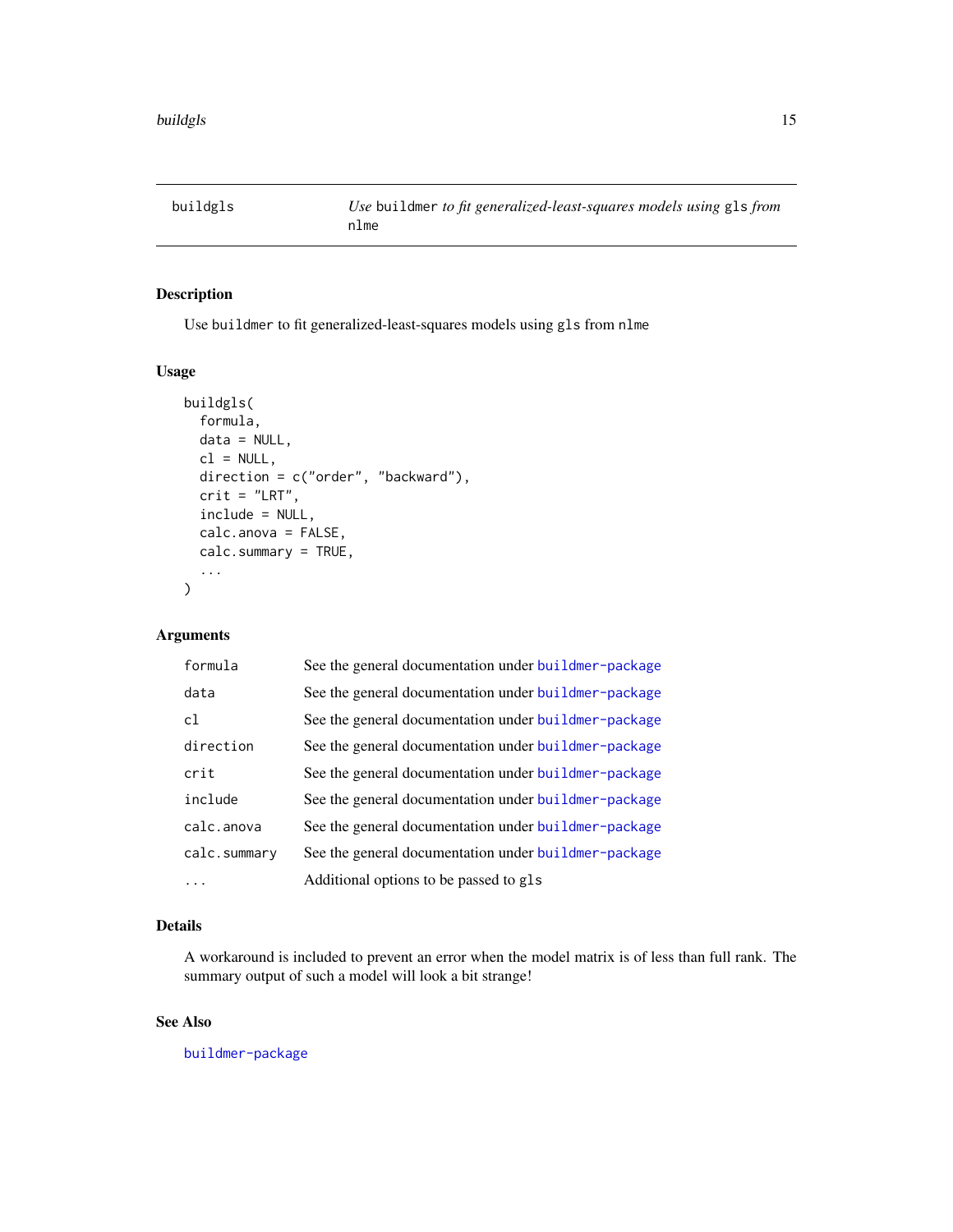### Examples

```
library(buildmer)
library(nlme)
vowels$event <- with(vowels,interaction(participant,word))
model <- buildgls(f1 ~ timepoint*following,correlation=corAR1(form=~1|event),data=vowels)
```

| buildjulia | Use buildmer to perform stepwise elimination on models fit with Julia |
|------------|-----------------------------------------------------------------------|
|            | <i>package</i> MixedModels via JuliaCall                              |

#### Description

Use buildmer to perform stepwise elimination on models fit with Julia package MixedModels via JuliaCall

#### Usage

```
buildjulia(
  formula,
  data = NULL,family = gaussian(),
  include = NULL,
  julia_family = gaussian(),
  julia_link = NULL,
  julia_fun = NULL,
  direction = c("order", "backward"),
 crit = "LRT",...
)
```
#### Arguments

| formula      | See the general documentation under buildmer-package                                                                                                                                                                                                                                                                                                             |
|--------------|------------------------------------------------------------------------------------------------------------------------------------------------------------------------------------------------------------------------------------------------------------------------------------------------------------------------------------------------------------------|
| data         | See the general documentation under buildmer-package                                                                                                                                                                                                                                                                                                             |
| family       | See the general documentation under buildmer-package                                                                                                                                                                                                                                                                                                             |
| include      | See the general documentation under buildmer-package                                                                                                                                                                                                                                                                                                             |
| julia_family | For generalized linear mixed models, the name of the Julia function to evaluate<br>to obtain the error distribution. Only used if family is non-Gaussian This should<br>probably be the same as family but with an initial capital, with the notable<br>exception of logistic regression: if the R family is binomial, the Julia family<br>should be 'Bernoulli' |
| julia_link   | For generalized linear mixed models, the name of the Julia function to evaluate<br>to obtain the link function. Only used if family is non-Gaussian If not provided,<br>Julia's default link for your error distribution is used                                                                                                                                 |

<span id="page-15-0"></span>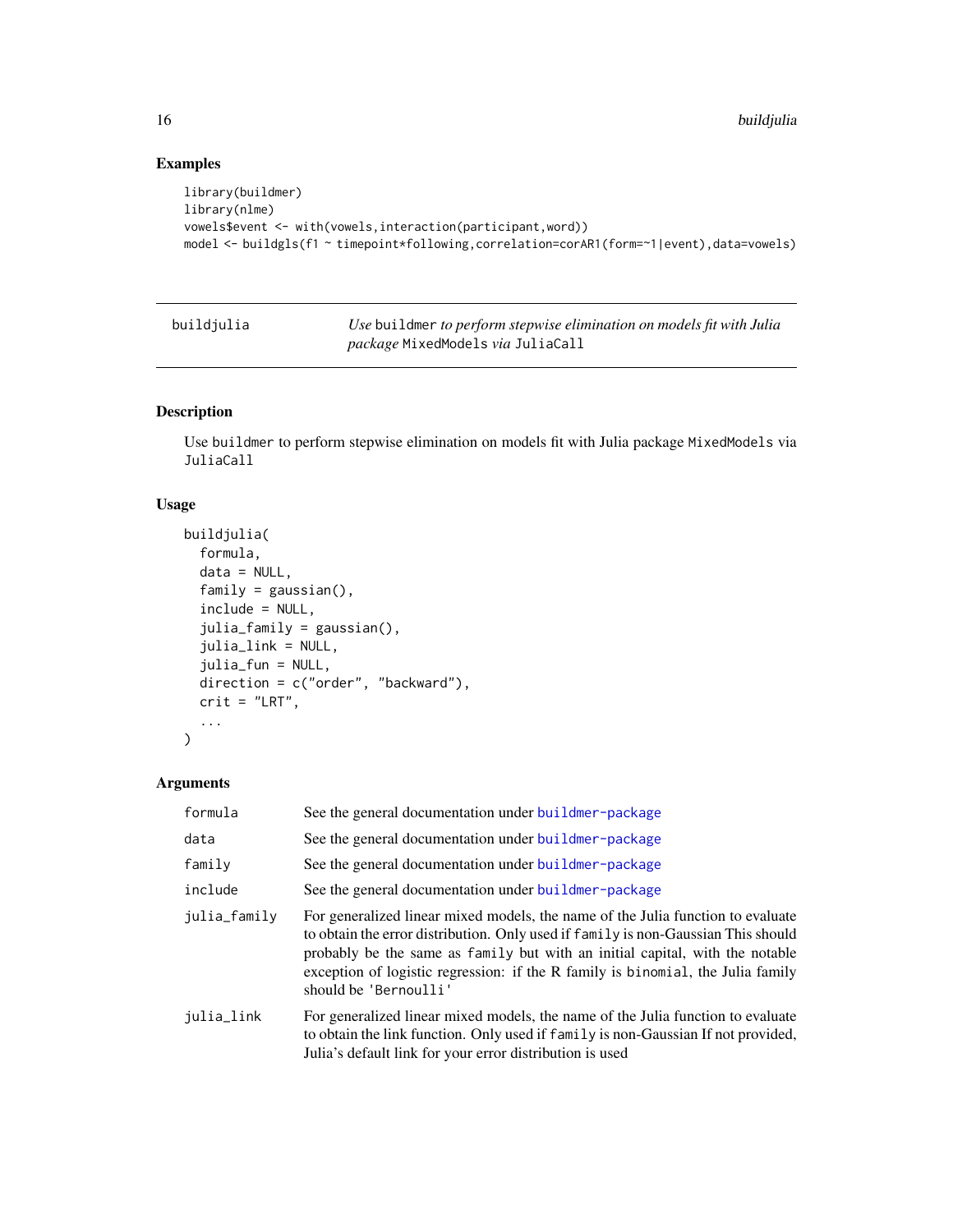#### <span id="page-16-0"></span>buildlme and the state of the state of the state of the state of the state of the state of the state of the state of the state of the state of the state of the state of the state of the state of the state of the state of t

| julia_fun | If you need to change some parameters in the Julia model object before Julia<br>fit! is called, you can provide an R function to manipulate the unfitted Julia<br>object here. This function should accept two arguments: the first is the julia<br>structure, which is a list containing a call element you can use as a function<br>to call Julia; the second argument is the R JuliaObject corresponding to the<br>unfitted Julia model. This can be used to e.g. change optimizer parameters<br>before the model is fitted |
|-----------|--------------------------------------------------------------------------------------------------------------------------------------------------------------------------------------------------------------------------------------------------------------------------------------------------------------------------------------------------------------------------------------------------------------------------------------------------------------------------------------------------------------------------------|
| direction | See the general documentation under buildmer-package                                                                                                                                                                                                                                                                                                                                                                                                                                                                           |
| crit      | See the general documentation under buildmer-package                                                                                                                                                                                                                                                                                                                                                                                                                                                                           |
| $\ddots$  | Additional options to be passed to LinearMixedModel() or GeneralizedLinearMixedModel()                                                                                                                                                                                                                                                                                                                                                                                                                                         |
|           |                                                                                                                                                                                                                                                                                                                                                                                                                                                                                                                                |

#### See Also

[buildmer-package](#page-1-1)

#### Examples

```
if (requireNamespace('JuliaCall')) model <- buildjulia(f1 ~ vowel*timepoint*following +
      (1|participant) + (1|word),data=vowels)
```

| buildlme | Use buildmer to perform stepwise elimination of mixed-effects models |
|----------|----------------------------------------------------------------------|
|          | <i>fit via</i> lme <i>from</i> nlme                                  |

#### Description

Use buildmer to perform stepwise elimination of mixed-effects models fit via lme from nlme

#### Usage

```
buildlme(
  formula,
  data = NULL,
  cl = NULL,direction = c("order", "backward"),
  crit = "LRT",include = NULL,
  calc.anova = FALSE,
  calc.summary = TRUE,
  ...
\mathcal{L}
```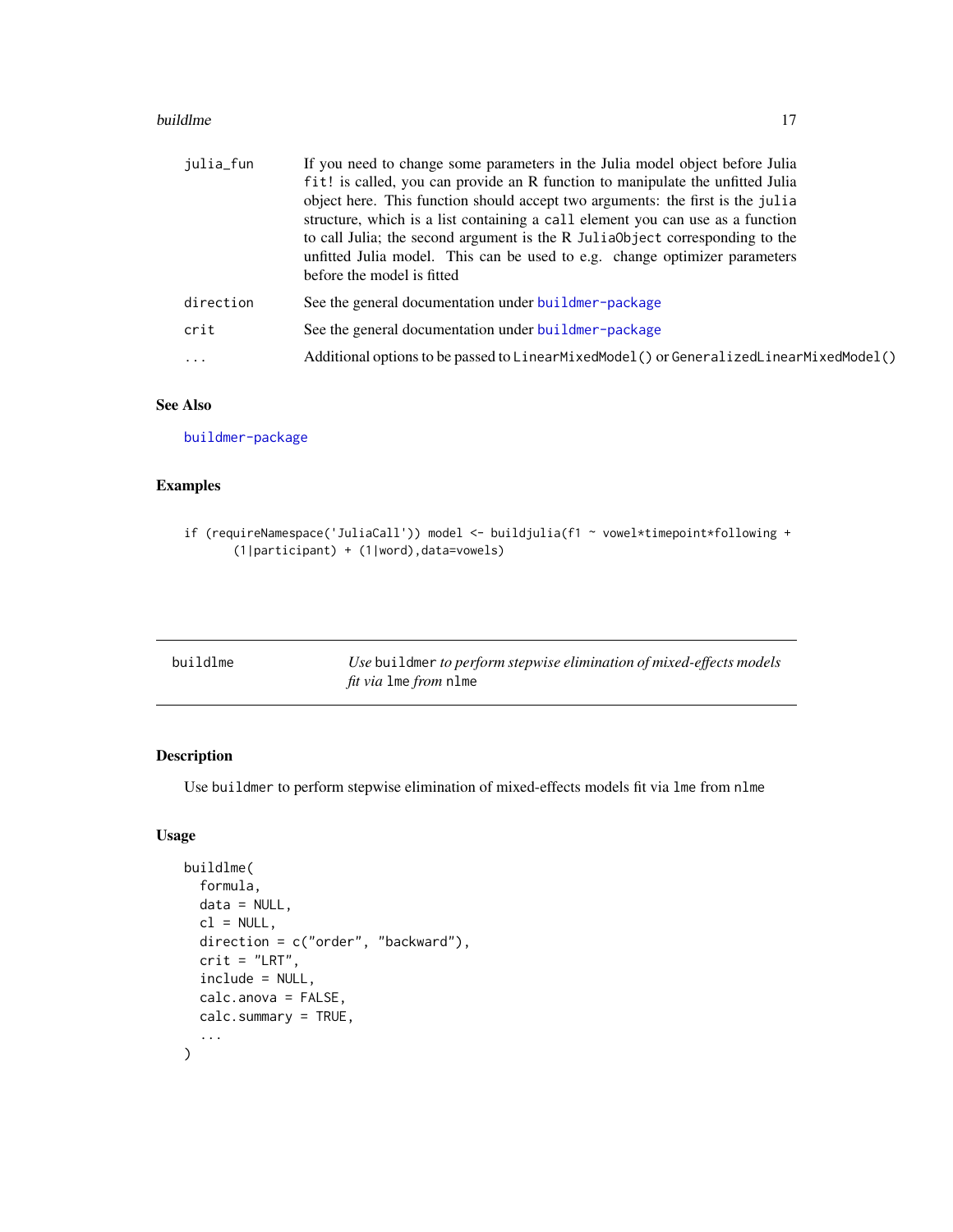#### <span id="page-17-0"></span>Arguments

| formula      | A formula specifying both fixed and random effects using lme4 syntax. (Unlike<br>lme, buildlme does not use a separate random argument!) |
|--------------|------------------------------------------------------------------------------------------------------------------------------------------|
| data         | See the general documentation under buildmer-package                                                                                     |
| cl           | See the general documentation under buildmer-package                                                                                     |
| direction    | See the general documentation under buildmer-package                                                                                     |
| crit         | See the general documentation under buildmer-package                                                                                     |
| include      | See the general documentation under buildmer-package                                                                                     |
| calc.anova   | See the general documentation under buildmer-package                                                                                     |
| calc.summary | See the general documentation under buildmer-package                                                                                     |
|              | Additional options to be passed to lme                                                                                                   |

#### Details

The fixed and random effects are to be passed as a single formula in lme4 format. This is internally split up into the appropriate fixed and random parts. Only a single grouping factor is allowed. The random-effect covariance matrix is always unstructured. If you want to use pdMat covariance structures, you must (a) *not* specify any lme4 random-effects term in the formula, and (b) specify your own custom random argument as part of the ... argument. Note that buildlme will merely pass this through; no term reordering or stepwise elimination is done on a user-provided random argument.

#### See Also

[buildmer-package](#page-1-1)

#### Examples

```
library(buildmer)
model <- buildlme(Reaction ~ Days + (Days|Subject),data=lme4::sleepstudy)
```
<span id="page-17-1"></span>buildmer *Use* buildmer *to fit mixed-effects models using* lmer*/*glmer *from* lme4

#### Description

Use buildmer to fit mixed-effects models using lmer/glmer from lme4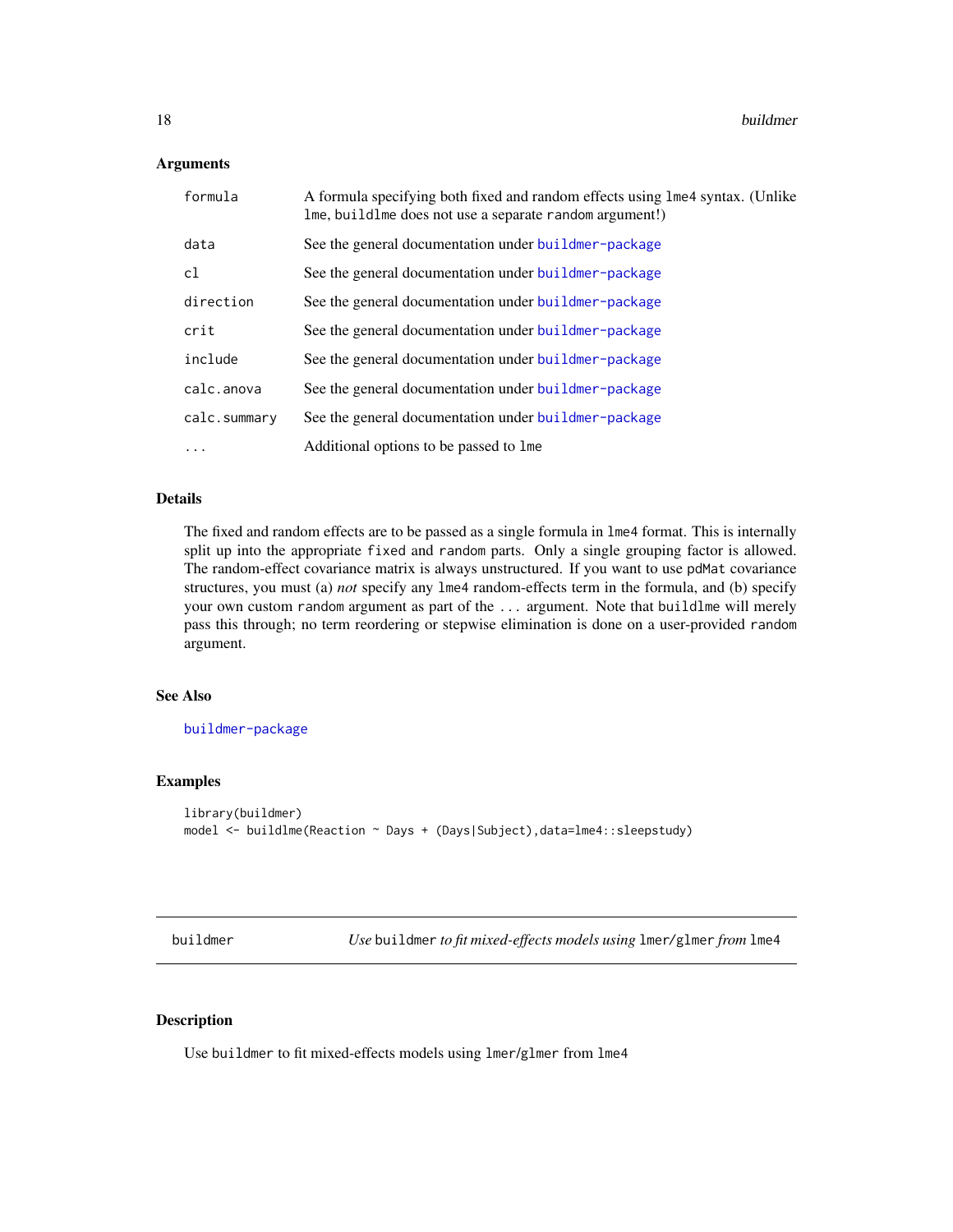#### buildmer and the state of the state of the state of the state of the state of the state of the state of the state of the state of the state of the state of the state of the state of the state of the state of the state of t

#### Usage

```
buildmer(
 formula,
  data = NULL,
 family = gaussian(),
 cl = NULL,direction = c("order", "backward"),
  crit = "LRT",include = NULL,
 calc.anova = FALSE,
  calc.summary = TRUE,
 ddf = "Wald",
  ...
\mathcal{L}
```
#### Arguments

| formula      | See the general documentation under buildmer-package                                                                                                                                                                                                                                                                                                                   |
|--------------|------------------------------------------------------------------------------------------------------------------------------------------------------------------------------------------------------------------------------------------------------------------------------------------------------------------------------------------------------------------------|
| data         | See the general documentation under buildmer-package                                                                                                                                                                                                                                                                                                                   |
| family       | See the general documentation under buildmer-package                                                                                                                                                                                                                                                                                                                   |
| cl           | See the general documentation under buildmer-package                                                                                                                                                                                                                                                                                                                   |
| direction    | See the general documentation under buildmer-package                                                                                                                                                                                                                                                                                                                   |
| crit         | See the general documentation under buildmer-package                                                                                                                                                                                                                                                                                                                   |
| include      | See the general documentation under buildmer-package                                                                                                                                                                                                                                                                                                                   |
| calc.anova   | See the general documentation under buildmer-package                                                                                                                                                                                                                                                                                                                   |
| calc.summary | See the general documentation under buildmer-package                                                                                                                                                                                                                                                                                                                   |
| ddf          | The method used for calculating $p$ -values if calc. anova=TRUE or calc. summary=TRUE.<br>Options are 'Wald' (default), 'Satterthwaite' (if package lmerTest is avail-<br>able), 'Kenward-Roger' (if packages lmerTest and pbkrtest are available),<br>and '1me4' (no $p$ -values)                                                                                     |
| .            | Additional options to be passed to lmer, glmer, or gamm4. (They will also be<br>passed to (g) lm in so far as they're applicable, so you can use arguments like<br>subset= and expect things to work. The single exception is the control<br>argument, which is assumed to be meant only for lme4 and not for (g) lm, and<br>will <i>not</i> be passed on to $(g)$ lm) |

```
library(buildmer)
model <- buildmer(Reaction ~ Days + (Days|Subject),lme4::sleepstudy)
#tests from github issue #2:
bm.test <- buildmer(cbind(incidence,size - incidence) ~ period + (1 | herd),
      family=binomial,data=lme4::cbpp)
bm.test <- buildmer(cbind(incidence,size - incidence) ~ period + (1 | herd),
       family=binomial,data=lme4::cbpp,direction='forward')
```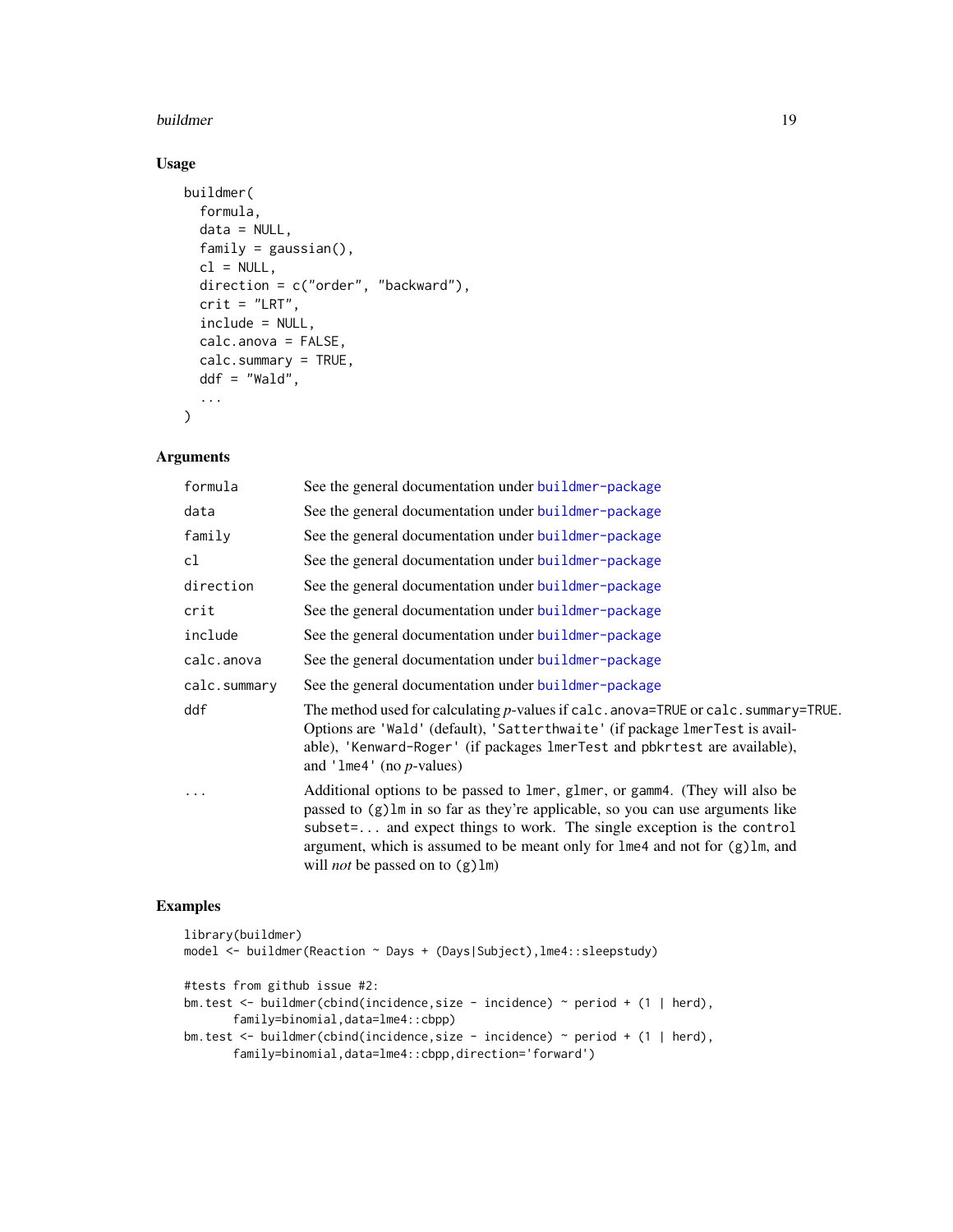```
bm.test <- buildmer(cbind(incidence,size - incidence) ~ period + (1 | herd),
      family=binomial,data=lme4::cbpp,crit='AIC')
bm.test <- buildmer(cbind(incidence,size - incidence) ~ period + (1 | herd),
      family=binomial,data=lme4::cbpp,direction='forward',crit='AIC')
```
buildmer-class *The buildmer class*

#### Description

This is a simple convenience class that allows 'anova()' and 'summary()' calls to fall through to the underlying model object, while retaining buildmer's iteration history. If you need to use the final model for other things, such as prediction, access it through the 'model' slot of the buildmer class object.

#### Slots

model The final model containing only the terms that survived elimination

p Parameters used during the fitting process

anova The model's ANOVA, if the model was built with 'anova=TRUE'

summary The model's summary, if the model was built with 'summary=TRUE'

#### See Also

[buildmer()]

#### Examples

```
# Manually create a bare-bones buildmer object:
model <- lm(Sepal.Length ~ Petal.Length,iris)
p <- list(in.buildmer=FALSE)
library(buildmer)
bm <- mkBuildmer(model=model,p=p,anova=NULL,summary=NULL)
summary(bm)
```
<span id="page-19-1"></span>

| buildmertree | Use buildmer to perform stepwise elimination for lmertree() and |
|--------------|-----------------------------------------------------------------|
|              | glmertree() models from package glmertree                       |

#### Description

Use buildmer to perform stepwise elimination for lmertree() and glmertree() models from package glmertree

<span id="page-19-0"></span>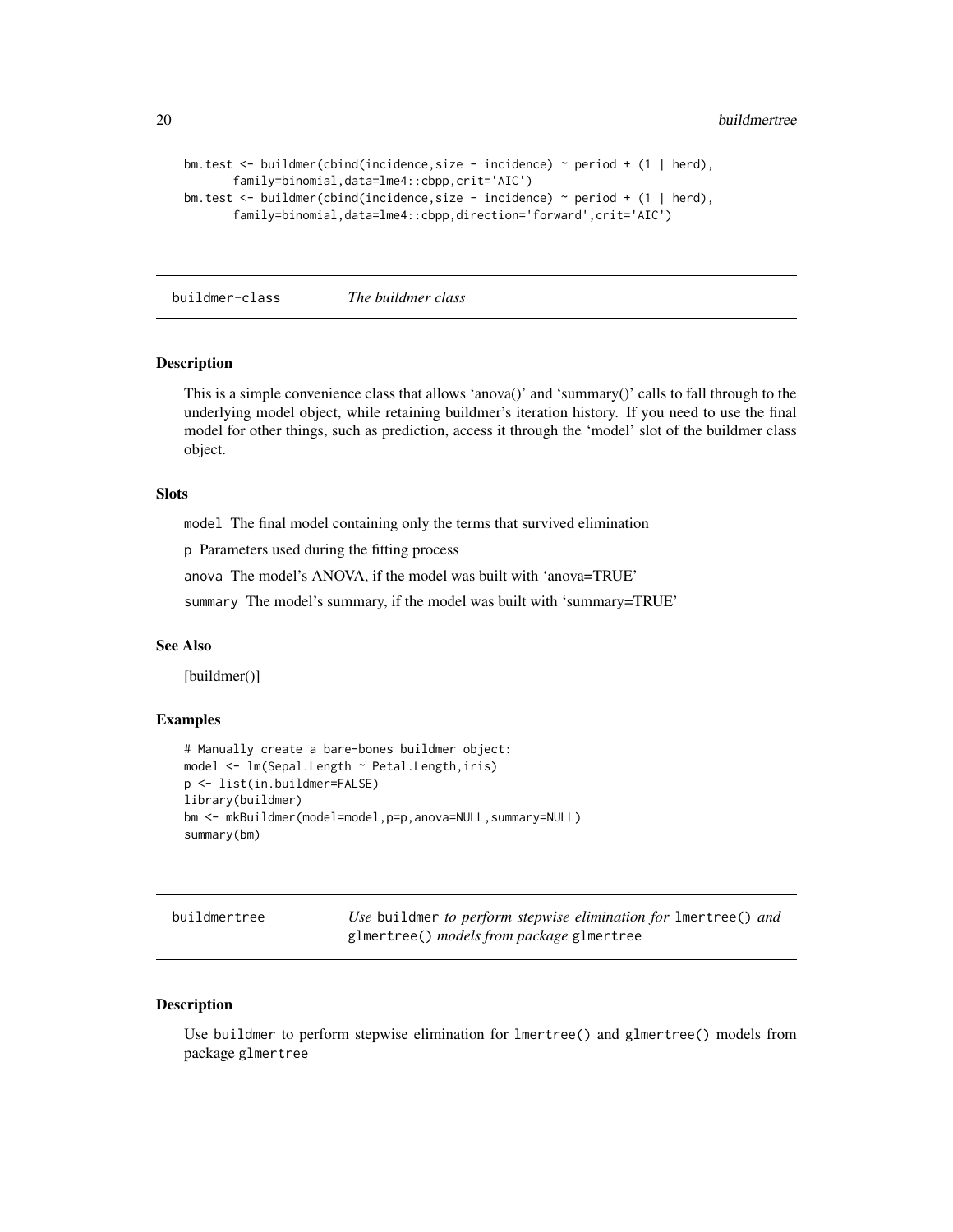#### buildmertree 21

#### Usage

```
buildmertree(
  formula,
  data = NULL,
  family = gaussian(),
  cl = NULL,direction = c("order", "backward"),
  crit = "AIC",include = NULL,
  calc.summary = TRUE,
  ...
\mathcal{L}
```
#### Arguments

| formula      | Either a glmertree formula, looking like dep $\sim$ left   middle   right where<br>the middle part is an lme4-style random-effects specification, or an ordinary<br>formula (or buildmer term list thereof) specifying only the dependent variable<br>and the fixed and random effects for the regression part. In the latter case, the<br>additional argument partitioning must be specified as a one-sided formula<br>containing the partitioning part of the model. |
|--------------|------------------------------------------------------------------------------------------------------------------------------------------------------------------------------------------------------------------------------------------------------------------------------------------------------------------------------------------------------------------------------------------------------------------------------------------------------------------------|
| data         | See the general documentation under buildmer-package                                                                                                                                                                                                                                                                                                                                                                                                                   |
| family       | See the general documentation under buildmer-package                                                                                                                                                                                                                                                                                                                                                                                                                   |
| cl           | See the general documentation under buildmer-package                                                                                                                                                                                                                                                                                                                                                                                                                   |
| direction    | See the general documentation under buildmer-package                                                                                                                                                                                                                                                                                                                                                                                                                   |
| crit         | See the general documentation under buildmer-package                                                                                                                                                                                                                                                                                                                                                                                                                   |
| include      | See the general documentation under buildmer-package                                                                                                                                                                                                                                                                                                                                                                                                                   |
| calc.summary | See the general documentation under buildmer-package                                                                                                                                                                                                                                                                                                                                                                                                                   |
| $\ddots$     | Additional options to be passed to lmertree or glmertree. (They will also be<br>passed to (g) lmtree in so far as they're applicable. The single exception is the<br>control argument, which is assumed to be meant only for (g) lmertree and<br>not for (g) lmtree, and will <i>not</i> be passed on to (g) lmtree)                                                                                                                                                   |

#### Details

Note that the likelihood-ratio test is not available for glmertree models, as it cannot be assured that the models being compared are nested. The default is thus to use AIC. In the generalized case or when testing many partitioning variables, it is recommended to pass joint=FALSE, as this results in a dramatical speed gain and reduces the odds of the final glmer model failing to converge or converging singularly.

#### See Also

[buildmer-package](#page-1-1)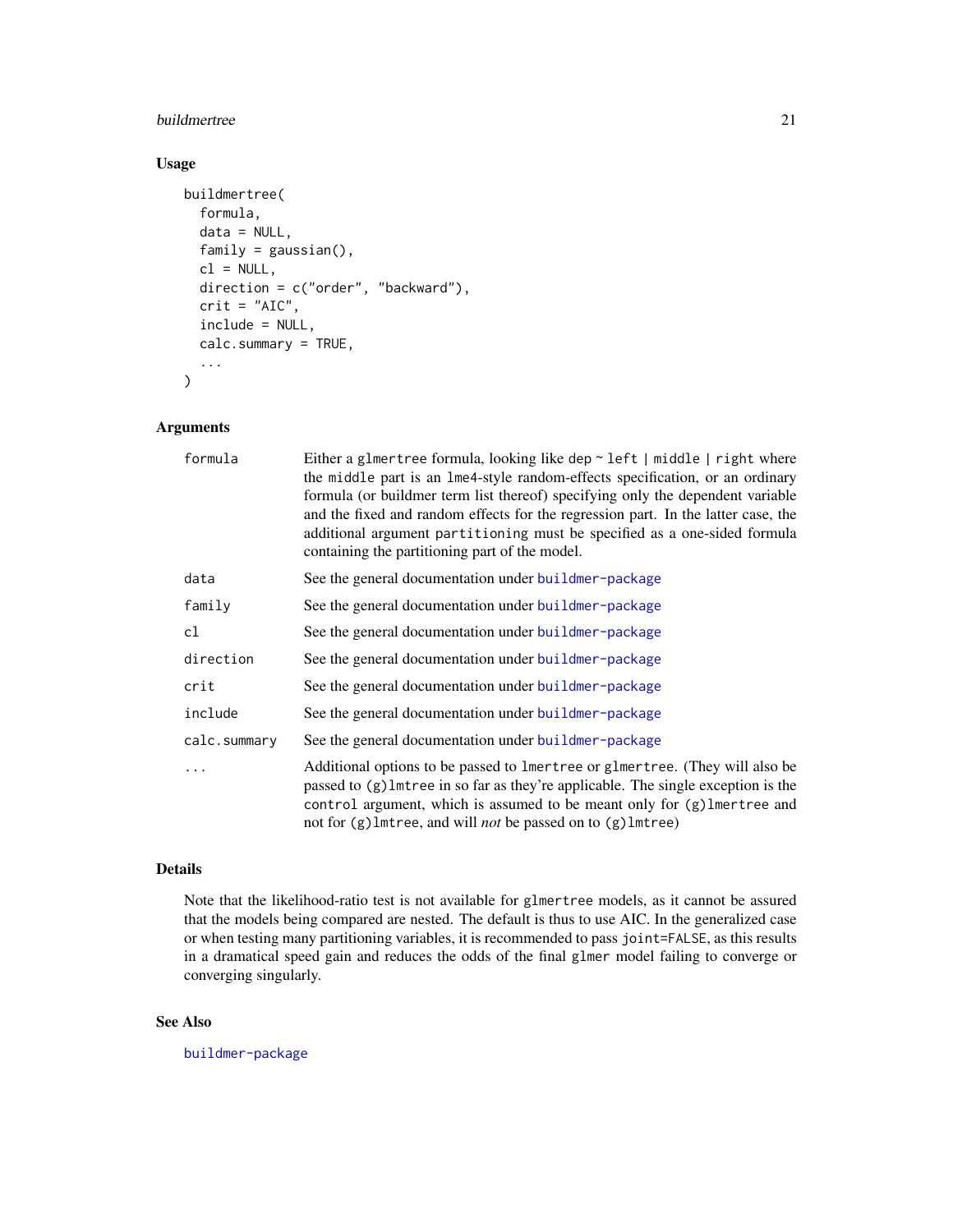#### <span id="page-21-0"></span>Examples

```
if (requireNamespace('glmertree')) {
model <- buildmertree(Reaction ~ 1 | (Days|Subject) | Days,crit='LL',direction='order',
        data=lme4::sleepstudy)
model <- buildmertree(Reaction ~ 1 | (Days|Subject) | Days,crit='LL',direction='order',
        data=lme4::sleepstudy,family=Gamma(link=identity),joint=FALSE)
}
```
buildmultinom *Use* buildmer *to perform stepwise elimination for* multinom *models from package* nnet

#### Description

Use buildmer to perform stepwise elimination for multinom models from package nnet

#### Usage

```
buildmultinom(
  formula,
  data = NULL,
  cl = NULL,direction = c("order", "backward"),
 crit = "LRT",include = NULL,
  calc.summary = TRUE,
  ...
)
```
#### Arguments

| formula      | See the general documentation under buildmer-package |
|--------------|------------------------------------------------------|
| data         | See the general documentation under buildmer-package |
| cl           | See the general documentation under buildmer-package |
| direction    | See the general documentation under buildmer-package |
| crit         | See the general documentation under buildmer-package |
| include      | See the general documentation under buildmer-package |
| calc.summary | See the general documentation under buildmer-package |
|              | Additional options to be passed to multinom          |

#### See Also

[buildmer-package](#page-1-1)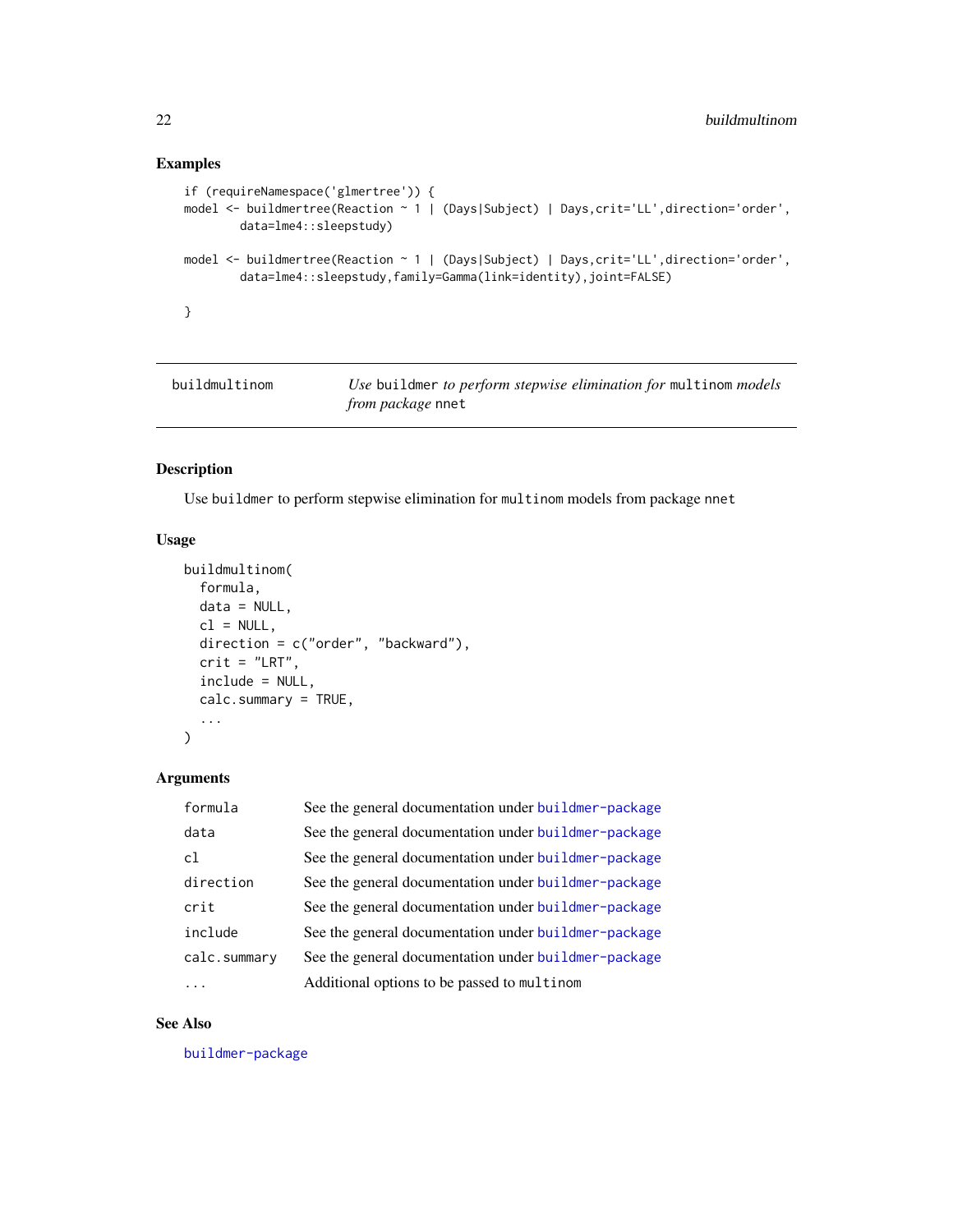<span id="page-22-0"></span> $conv$  23

#### Examples

```
if (requireNamespace('nnet') && require('MASS')) {
options(contrasts = c("contr.treatment", "contr.poly"))
example(birthwt)
bwt.mu <- buildmultinom(low ~ age*lwt*race*smoke,bwt)
}
```
#### conv *Test a model for convergence*

#### Description

Test a model for convergence

#### Usage

conv(model, singular.ok = FALSE)

#### Arguments

| model       | The model object to test.                                                                                        |
|-------------|------------------------------------------------------------------------------------------------------------------|
| singular.ok | A logical indicating whether singular fits are accepted as 'converged' or not.<br>Relevant only for lme4 models. |

#### Value

Logical indicating whether the model converged.

```
library(buildmer)
library(lme4)
good1 <- lm(Reaction ~ Days,sleepstudy)
good2 <- lmer(Reaction ~ Days + (Days|Subject),sleepstudy)
bad <- lmer(Reaction ~ Days + (Days|Subject), sleepstudy, control=lmerControl(
            optimizer='bobyqa',optCtrl=list(maxfun=1)))
sapply(c(good1,good2,bad),conv)
```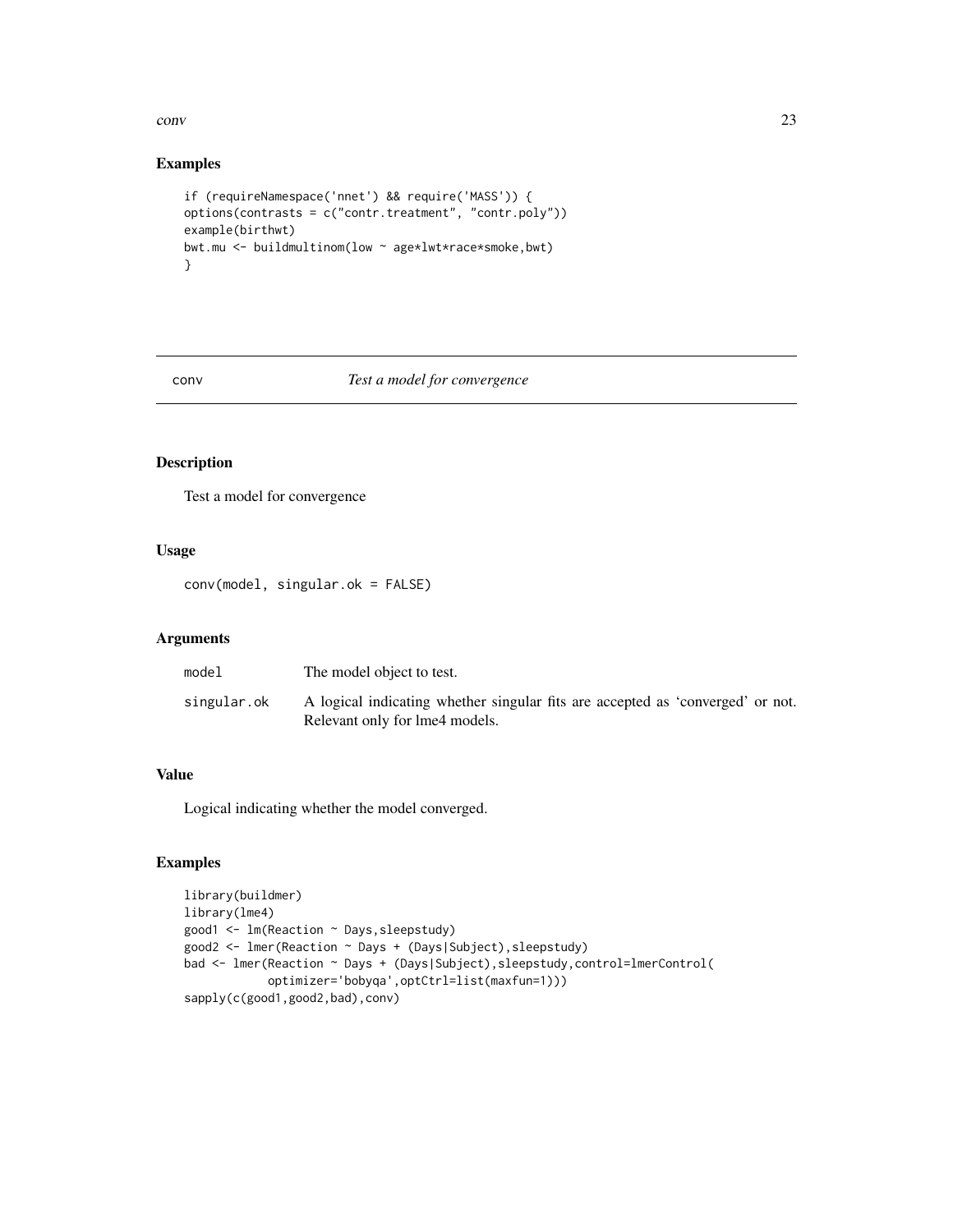<span id="page-23-0"></span>

#### Description

Diagonalize the random-effect covariance structure, possibly assisting convergence

#### Usage

```
## S4 method for signature 'formula'
diag(x)
```
#### Arguments

x A model formula.

#### Value

The formula with all random-effect correlations forced to zero, per Pinheiro & Bates (2000)

#### Examples

```
# 1. Create explicit columns for factor variables
library(buildmer)
vowels <- cbind(vowels,model.matrix(~vowel,vowels))
# 2. Create formula with diagonal covariance structure
form <- diag(f1 ~ (vowel1+vowel2+vowel3+vowel4)*timepoint*following +
     ((vowel1+vowel2+vowel3+vowel4)*timepoint*following | participant) +
     (timepoint | word))
# 3. Convert formula to buildmer terms list, grouping terms starting with 'vowel'
terms <- tabulate.formula(form,group='vowel[^:]')
# 4. Directly pass the terms object to buildmer(), using the hidden 'dep' argument to specify
# the dependent variable
m <- buildmer(terms,data=vowels,dep='f1')
```
migrant *A very small dataset from a pilot study on sound change.*

#### Description

A very small dataset from a pilot study on sound change.

#### Usage

data(migrant)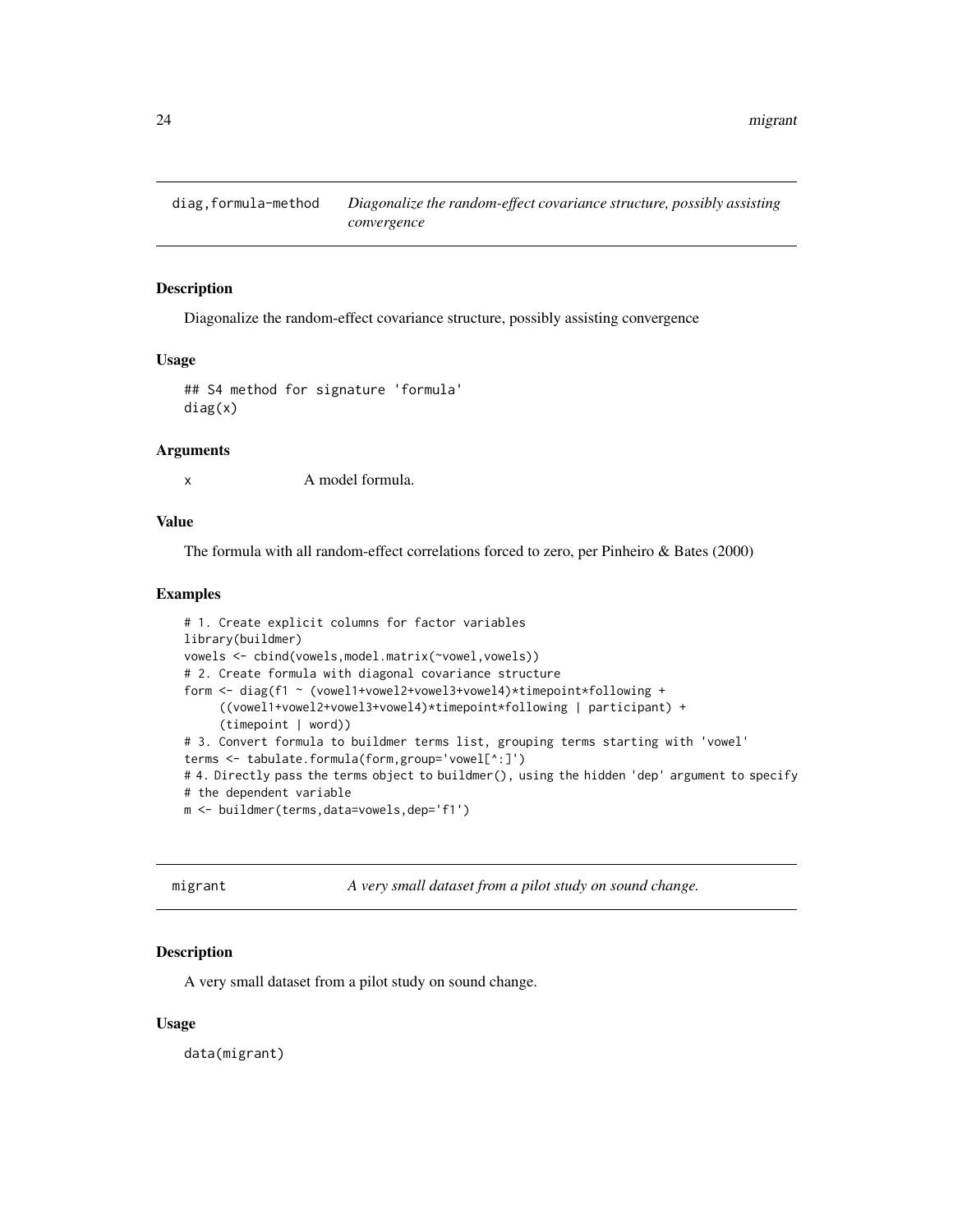#### <span id="page-24-0"></span>re2mgcv 25

#### Format

A standard data frame.

<span id="page-24-1"></span>re2mgcv *Convert lme4 random-effect terms to mgcv 're' smooths*

#### Description

Convert lme4 random-effect terms to mgcv 're' smooths

#### Usage

re2mgcv(formula, data)

#### Arguments

formula The lme4 formula. data The data.

#### Examples

```
library(buildmer)
re <- re2mgcv(temp ~ angle + (1|replicate) + (1|recipe),lme4::cake)
model <- buildgam(re$formula,re$data,family=mgcv::scat)
# note: the below does NOT work, as the dependent variable is looked up in the data by name!
```
re <- re2mgcv(log(Reaction) ~ Days + (Days|Subject),lme4::sleepstudy)

remove.terms *Remove terms from an lme4 formula*

#### Description

Remove terms from an lme4 formula

#### Usage

```
remove.terms(formula, remove)
```
#### Arguments

| formula | The lme4 formula.                                                                                                                                          |
|---------|------------------------------------------------------------------------------------------------------------------------------------------------------------|
| remove  | A vector of terms to remove. To remove terms nested inside random-effect<br>groups, use '(term group)' syntax. Note that marginality is respected, i.e. no |
|         | effects will be removed if they participate in a higher-order interaction, and no                                                                          |
|         | fixed effects will be removed if a random slope is included over that fixed effect.                                                                        |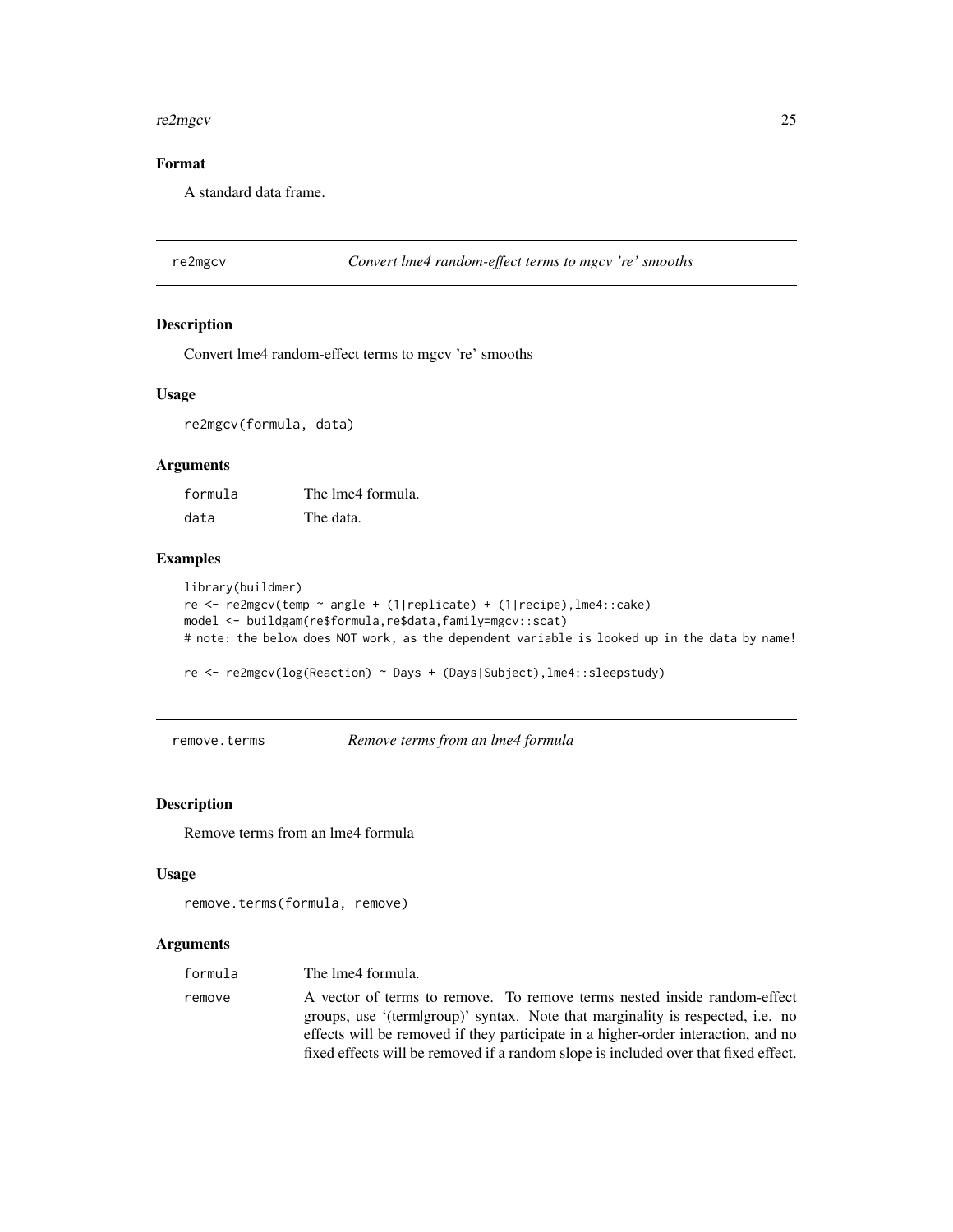#### Examples

```
library(buildmer)
remove.terms(Reaction ~ Days + (Days|Subject),'(Days|Subject)')
# illustration of the marginality checking mechanism:
remove.terms(Reaction ~ Days + (Days|Subject),'(1|Subject)') #refuses to remove the term
remove.terms(Reaction ~ Days + (Days|Subject),c('(Days|Subject)','(1|Subject)')) #also
           #refuses to remove the term, because marginality is checked before removal!
step1 <- remove.terms(Reaction ~ Days + (Days|Subject),'(Days|Subject)')
step2 <- remove.terms(step1,'(1|Subject)') #works
```
<span id="page-25-1"></span>tabulate.formula *Parse a formula into a buildmer terms list*

#### Description

Parse a formula into a buildmer terms list

#### Usage

tabulate.formula(formula, group = NULL)

#### Arguments

| formula | A formula.                                                                                                                                                                       |
|---------|----------------------------------------------------------------------------------------------------------------------------------------------------------------------------------|
| group   | A character vector of regular expressions. Terms matching the same regular ex-<br>pression are assigned the same block, and will be evaluated together in buildmen<br>functions. |

#### Value

A buildmer terms list, which is just a normal data frame.

#### See Also

buildmer-package

```
form <- diag(f1 ~ (vowel1+vowel2+vowel3+vowel4)*timepoint*following +
        ((vowel1+vowel2+vowel3+vowel4)*timepoint*following|participant) + (timepoint|word))
tabulate.formula(form)
tabulate.formula(form,group='vowel[1-4]')
```
<span id="page-25-0"></span>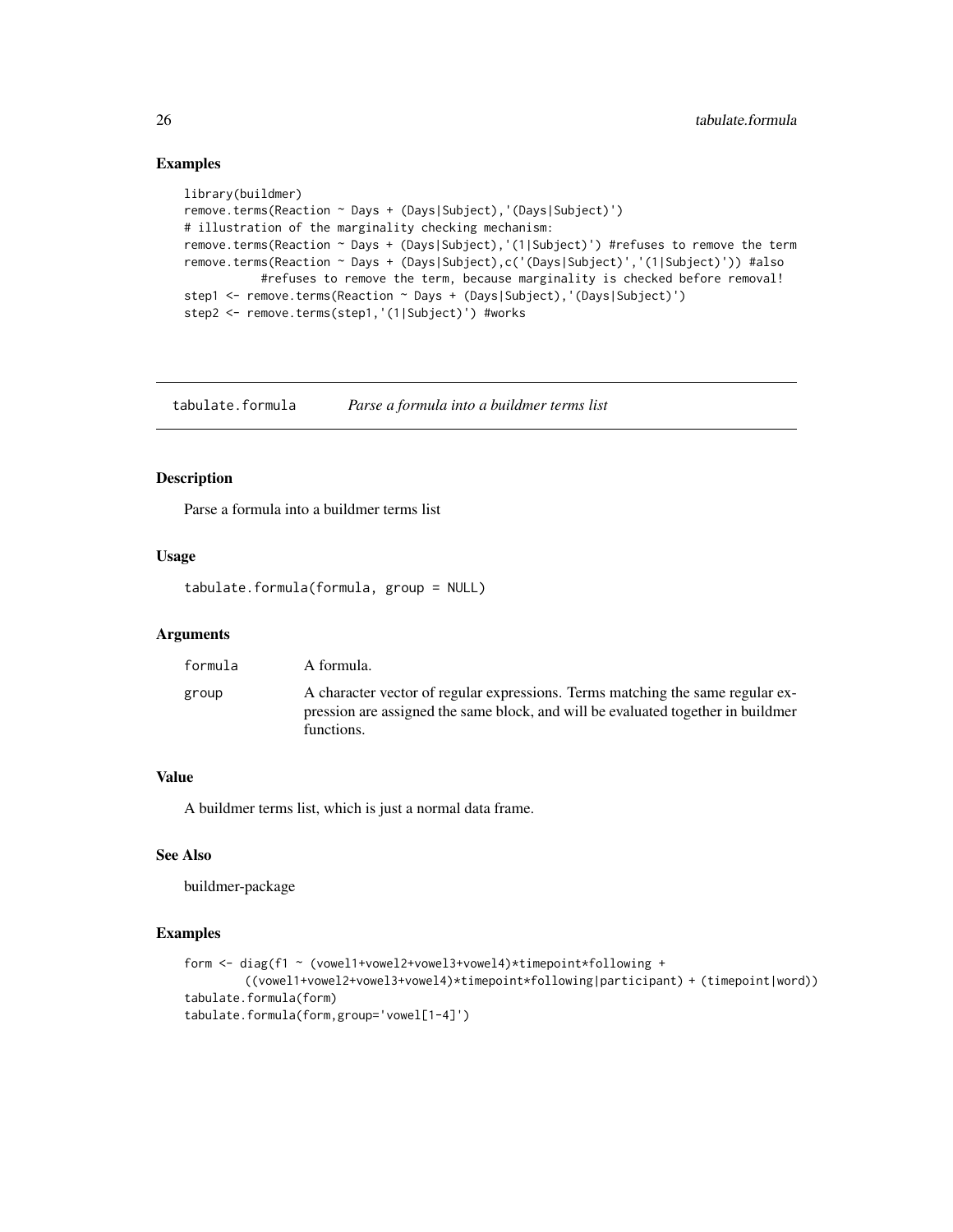<span id="page-26-0"></span>

# Description

Vowel data from a pilot study.

# Usage

data(vowels)

#### Format

A standard data frame.